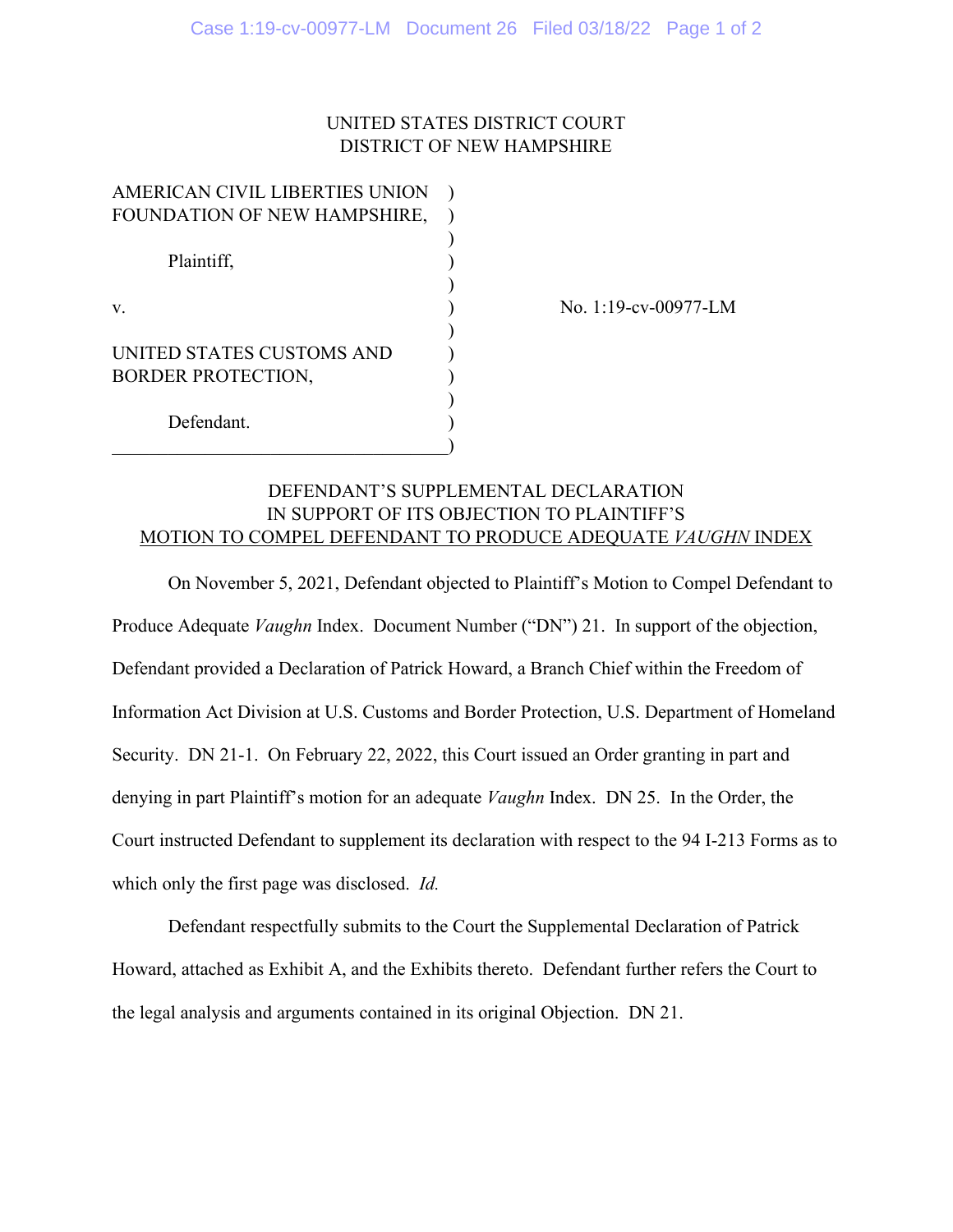Respectfully submitted,

JOHN J. FARLEY United States Attorney

By: /s/ Michael McCormack

Michael McCormack Assistant U.S. Attorney, NH Bar No. 16470 United States Attorney's Office 53 Pleasant Street Concord, NH 03301 (603) 225-1552 Dated: March 18, 2022 michael.mccormack2@usdoj.gov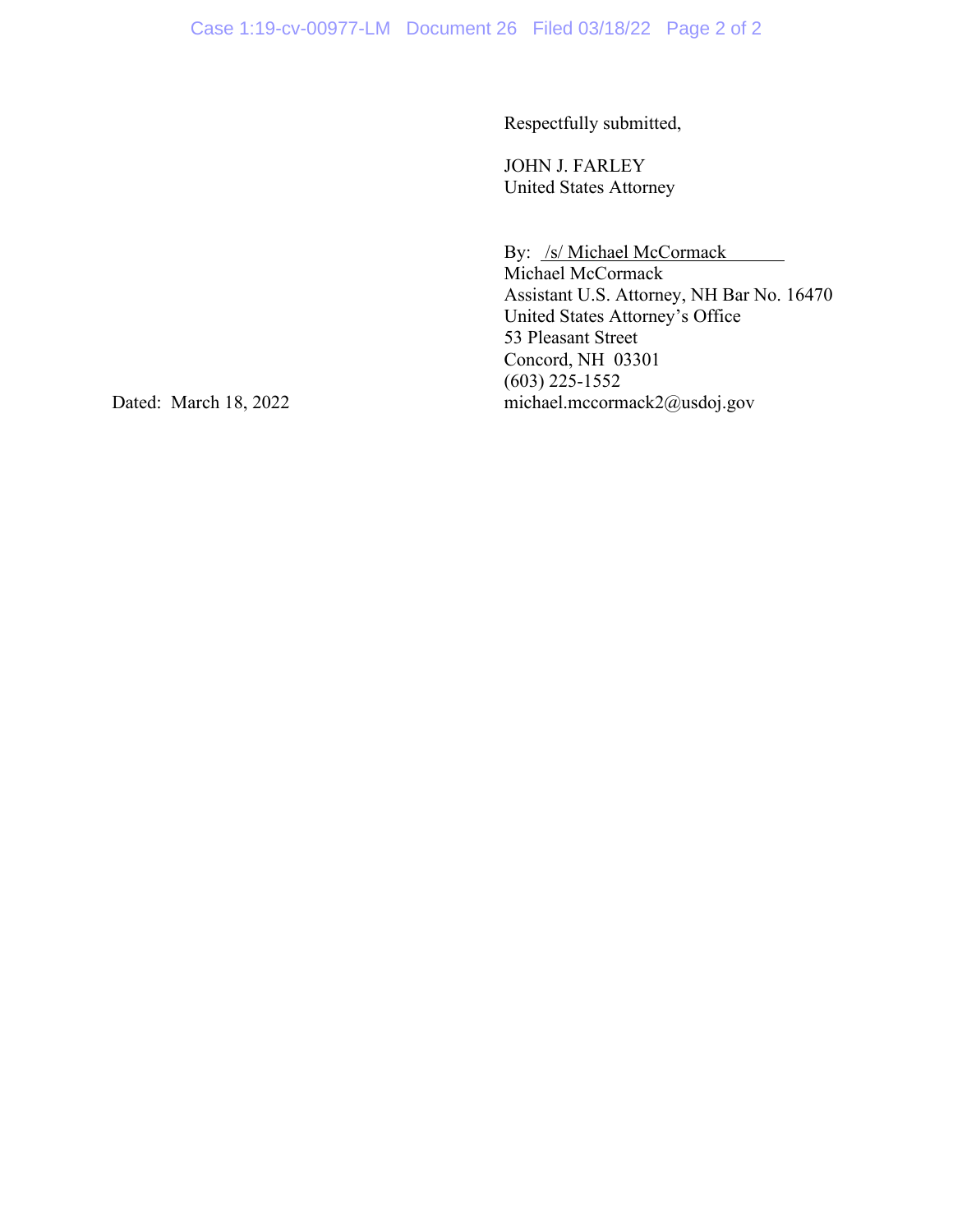## UNITED STATES DISTRICT COURT DISTRICT OF NEW HAMPSHIRE

| AMERICAN CIVIL LIBERTIES UNION |  |
|--------------------------------|--|
| FOUNDATION OF NEW HAMPSHIRE,   |  |
|                                |  |
| Plaintiff,                     |  |
|                                |  |
| V.                             |  |
|                                |  |
| UNITED STATES CUSTOMS AND      |  |
| <b>BORDER PROTECTION,</b>      |  |
|                                |  |
| Defendant.                     |  |
|                                |  |

No. 1:19-cv-00977-LM

## **SUPPLEMENTAL DECLARATION OF PATRICK HOWARD**

 I, PATRICK HOWARD, pursuant to 28 U.S.C. § 1746, declare and state as follows: 1. I am a Branch Chief within the Freedom of Information Act Division (FOIA Division) at U.S. Customs and Border Protection (CBP or the Agency), U.S. Department of Homeland Security (DHS). I have been a Branch Chief in the FOIA Division since February 8, 2015. In this capacity, I oversee a staff of Government Information Specialists (GIS), involved in the processing of requests for records submitted to CBP pursuant to FOIA, 5 U.S.C. § 552, the Privacy Act (PA), 5 U.S.C. § 552a, and other activities conducted pursuant to applicable records access provisions.

 2. I am familiar with CBP's procedures for responding to FOIA requests. I provide technical and administrative supervision and direction to a group of FOIA specialists in processing FOIA requests, and I assist with FOIA/PA litigation matters. I am personally familiar with the processing of FOIA/PA responses, including, at times, by directly reviewing for adequacy and compliance with federal laws and regulations. The statements I make in this declaration are based upon my personal knowledge, which includes knowledge acquired through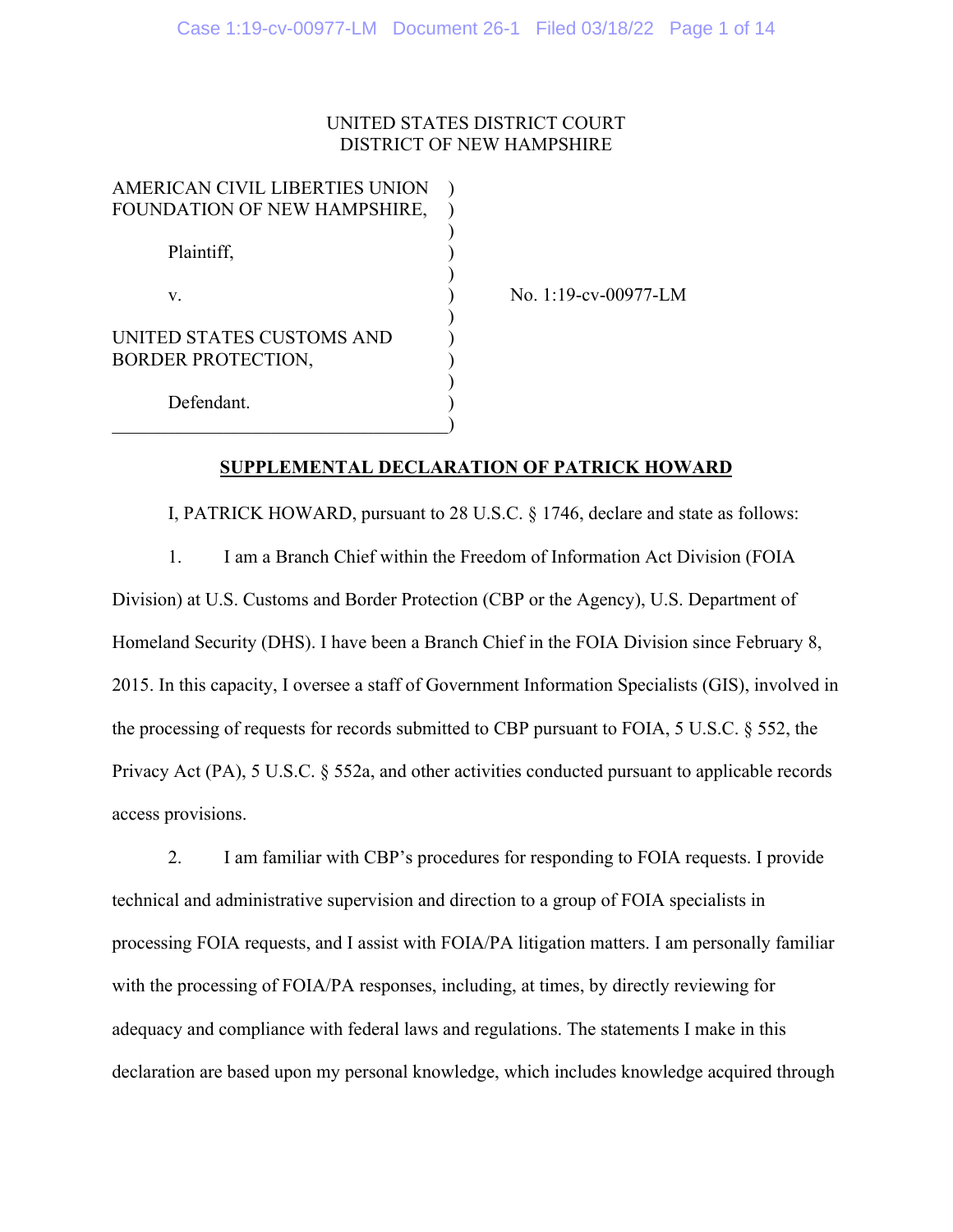#### Case 1:19-cv-00977-LM Document 26-1 Filed 03/18/22 Page 2 of 14

information furnished to me in the course of my official duties and agency files that I personally reviewed in the course of my official duties.

3. This declaration supplements the *DECLARATION OF PATRICK HOWARD IN SUPPORT OF DEFENDANT'S OBJECTION TO PLAINTIFF'S MOTION TO COMPEL DEFENDANT TO PRODUCE ADEQUATE VAUGHN INDEX*, dated November 3, 2021. Further, this Supplemental Declaration is submitted pursuant this Court's Order dated February 22, 2022. This Court Ordered CBP to address: (1) why the agency initially turned over the documents but then determined after "additional review" that they were not responsive; and (2) whether the agency searched for the broader "non-checkpoint patrol operations" that the ACLU requested, and not just the arguably narrower "roving patrol operations" referenced in my previous declaration. These questions will be addressed in reverse order.

### *CBP Search for Responsive Records*

4. CBP searched for all records pertaining to non-checkpoint patrol operations to respond to Plaintiff's FOIA requests, dated March 25, 2019, and October 17, 2019. CBP searched for, and retrieved, potentially responsive records based upon the "broader" search terms. This search was conducted by CBP's component, the U.S. Border Patrol, using CBP's internal databases. Once CBP completed its search and located potentially responsive records, the documents were provided to a GIS for processing. Based upon Plaintiff's multiple requests, and because of the volume of potentially responsive documentation, CBP used a multi-stage approach to process and release responsive records and information. Ultimately, CBP released documents and information over the course of three productions.

5. Despite the large size of CBP as an organization, the FOIA Division currently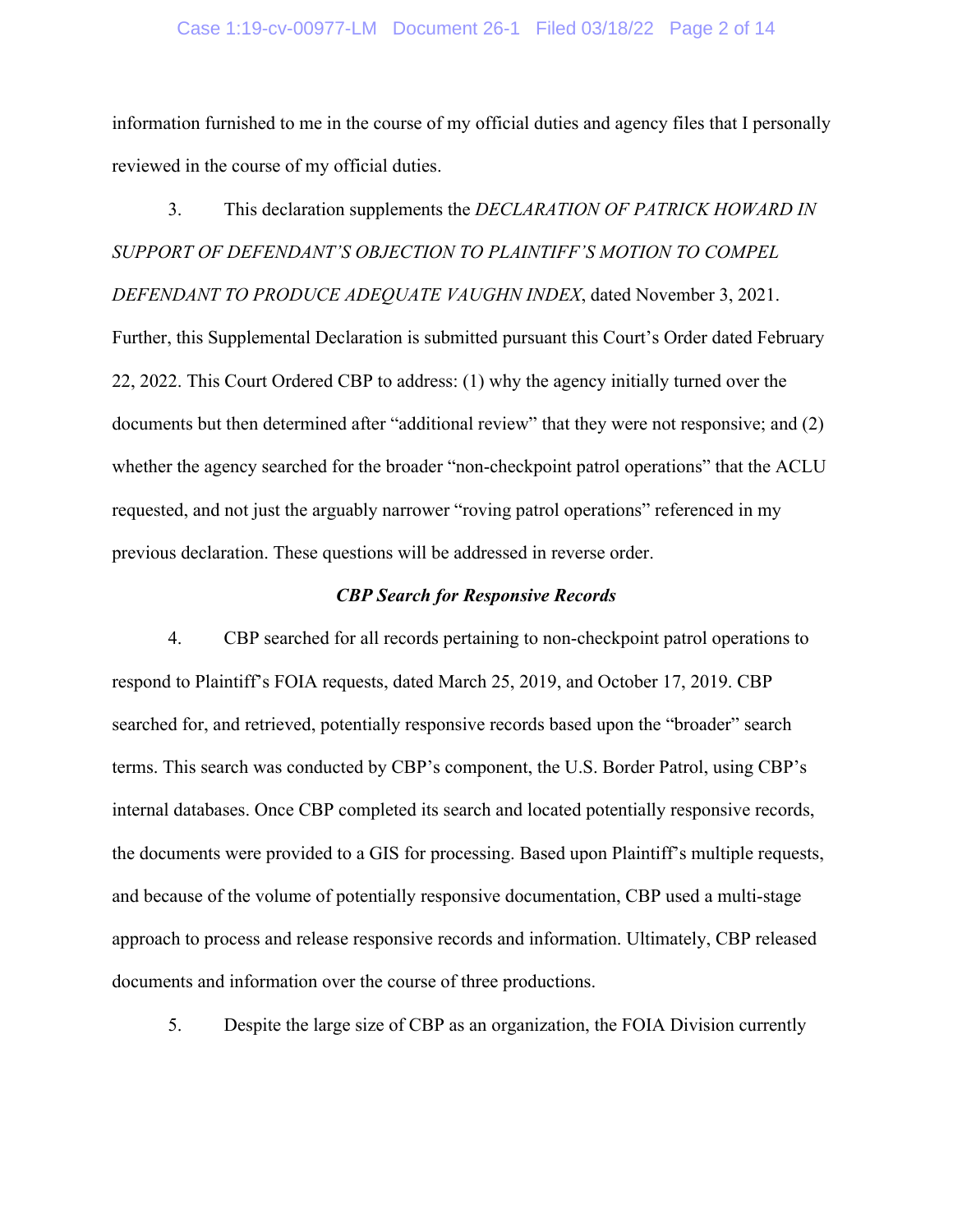#### Case 1:19-cv-00977-LM Document 26-1 Filed 03/18/22 Page 3 of 14

consists of only thirty-one (31) full-time GISs, six (6) FOIA assistants, four (4) interns, and four (4) supervisory employees. None of these employees are attorneys. FOIA assistants mainly work on retrieving documents for and otherwise assisting with responses to simple FOIA requests for traveler information. Of the four (4) supervisory employees, only one (1) is assigned to oversee the GISs assigned to FOIA litigation cases.

6. A GIS, sometimes referred to as a FOIA processor, is tasked with reviewing information and providing advice and assistance to managers and employees concerning FOIA issues, policies, and procedures. They are also responsible for processing FOIA requests for CBP records, a process that involves reviewing the content of records to determine the proper disclosure under FOIA. A GIS is responsible for reviewing and preparing draft responses to requests for releases of information, and in so doing, must apply any relevant statute, regulation, agency rule, and/or executive order that may pertain to FOIA requests. Additionally, a GIS must ensure compliance with DHS regulations, Department of Justice policies, and other applicable laws.

7. A Branch Chief in the FOIA Division is responsible for managing policy formulation, advising Agency management, and ensuring compliance with federal laws governing the flow of information. Branch Chiefs oversee the release of CBP documents and information, assist with FOIA litigation matters, and oversee the processing of FOIA responses and adherence to federal laws and regulations.

8. The FOIA Division identifies incoming FOIA requests as either simple or complex. A simple request—also referred to as a traveler request—is one where a member of the traveling public requests records related to his or her travel. Examples of traveler requests include records of a person's entry into and exit from the United States, I-94 records, and records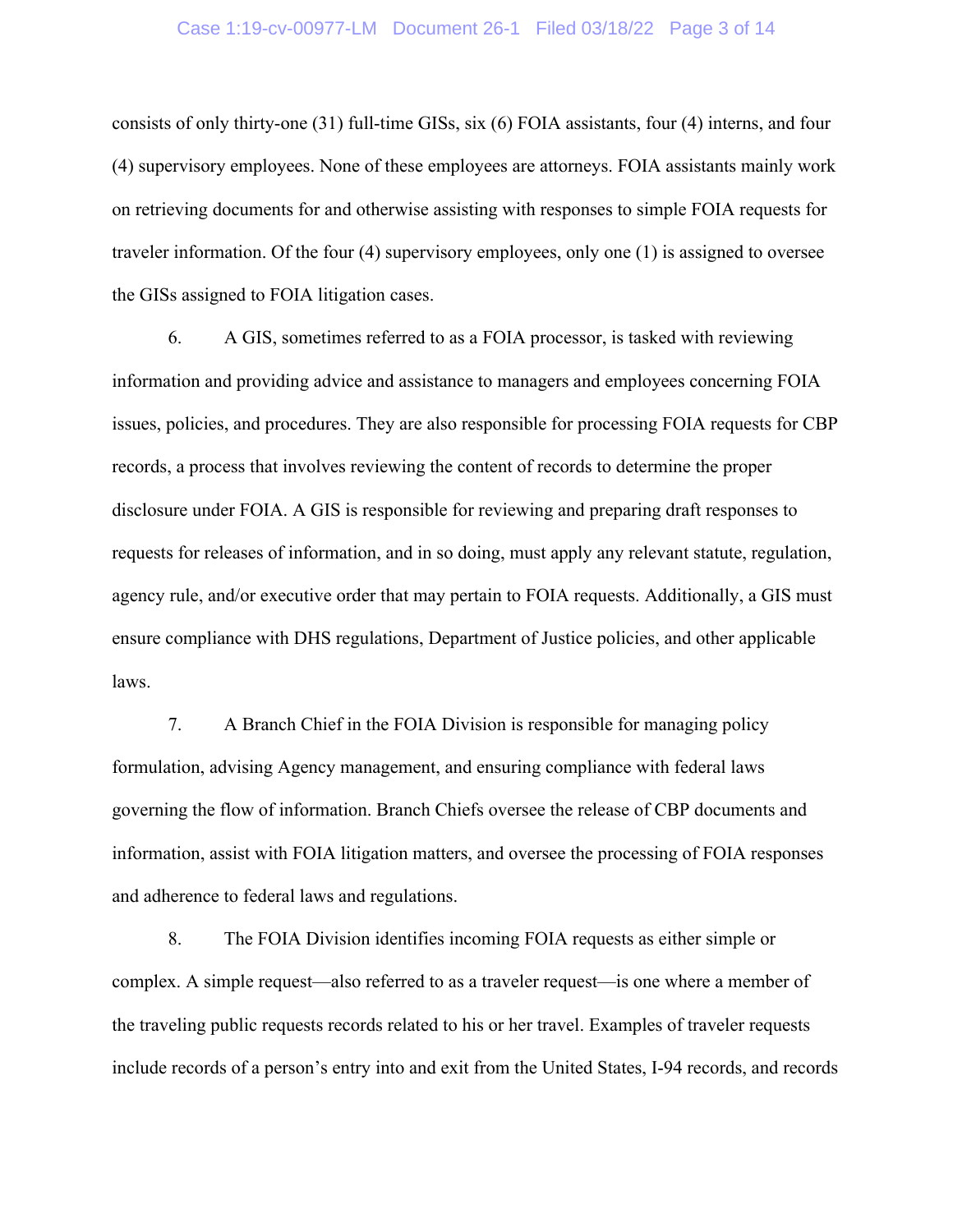#### Case 1:19-cv-00977-LM Document 26-1 Filed 03/18/22 Page 4 of 14

of inspections and interactions with CBP employees. The FOIA Division generally has access to CBP's travel database systems and is able to query the systems in order to quickly respond to simple FOIA requests.

9. Complex FOIA requests—also referred to as non-traveler requests—are all other types of requests received. Examples of complex requests include requests from businesses for import and export records, requests for Office of Professional Responsibility (OPR) investigation files, and requests from media sources or special interest groups focused on a variety of matters not specific to an individual traveler. The FOIA Division must first determine which CBP offices are likely to have responsive information and then work with those offices to gather any responsive records. Assessments of where responsive records are likely to be maintained are based on a review of the content of the request itself and the nature of the records sought, as well as the FOIA Division's familiarity with the types and location of records that each office maintains and discussion with knowledgeable Agency personnel. Potentially responsive records may be located in one or multiple systems of records, email systems, computer hard drives, and/or hard-copy files.

10. Plaintiffs' two (2) FOIA requests are each individually regarded as complex requests.

11. Based upon my experience, in a typical fiscal year, approximately 85% of the total volume of FOIA requests will be simple requests and 15% of the total volume will be complex requests.

12. The FOIA Division's caseload, which was already onerous, dramatically increased in Fiscal Year 2017, and has remained continuously high. The Agency received 88,937 FOIA requests in 2017, 87,392 in Fiscal Year 18, 86,278 in Fiscal Year 19, and 80,457 in Fiscal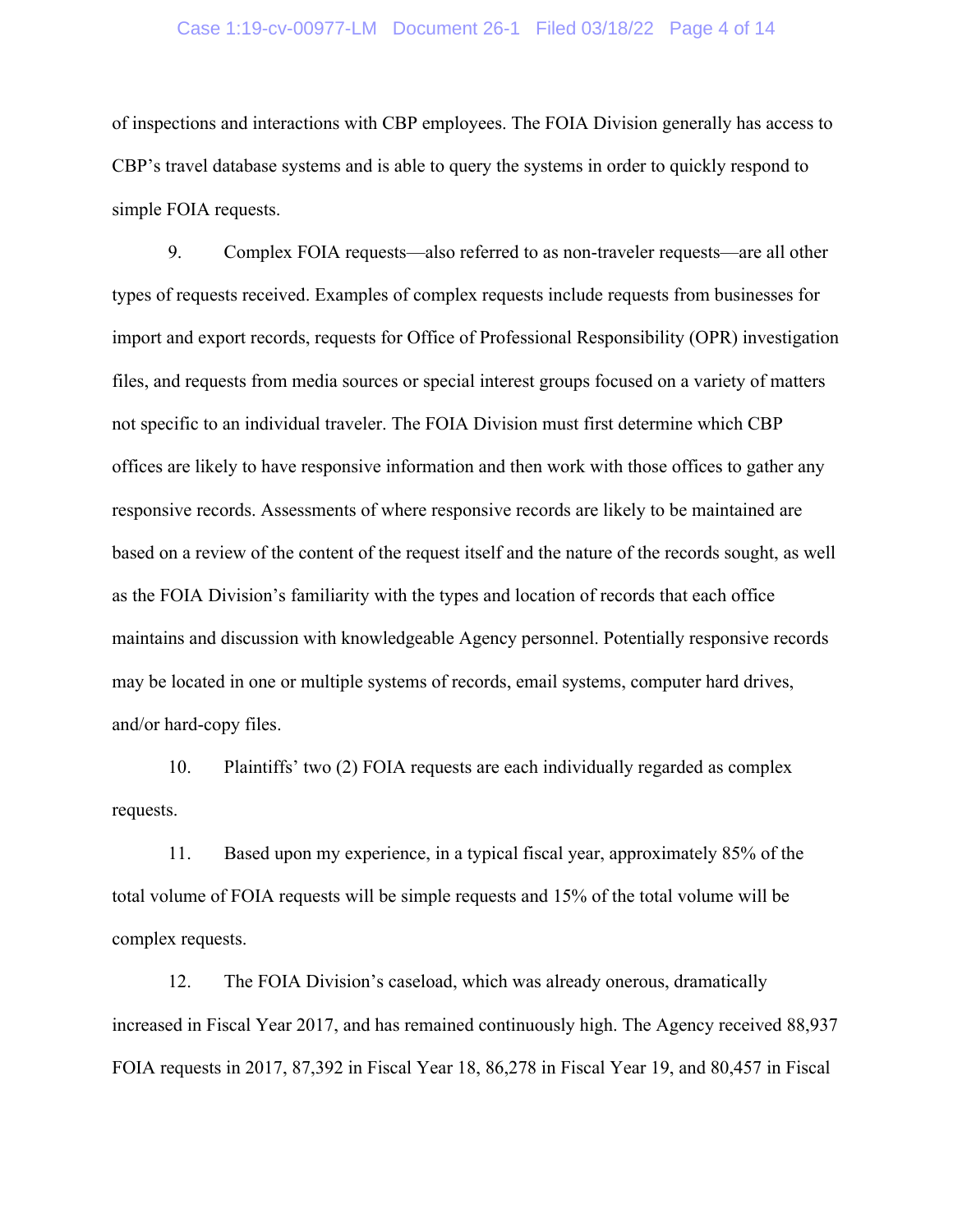#### Case 1:19-cv-00977-LM Document 26-1 Filed 03/18/22 Page 5 of 14

Year 20. For Fiscal Year 2021, the Agency received approximately 103,974 requests, through September 21, 2021.

13. The continued high number of FOIA requests submitted to the Agency has kept the FOIA Division under considerable stress, as its limited FOIA processing staff and resources struggle to keep up with this workload.

14. As I noted above, normally the vast majority (85%) of FOIA requests that CBP receives are simple requests that seek one or more of certain categories of travel records related to an individual. Those records generally require minimal redactions due to their display format, and they typically involve routine redactions.

15. The complexity of the records at issue in this action also requires a correspondingly more extensive and complex review process. CBP employs a multi-office review process to ensure that all information that must be protected from release is properly withheld, and that all information that can be released is provided to requestors. Each page that CBP produces, in this and other complex litigation, will be reviewed multiple times.

16. Because Plaintiffs' FOIA requests are in litigation, attorneys in the CBP Office of Chief Counsel are also involved. After the initial and secondary review by the FOIA Division, Office of Chief Counsel attorneys may conduct, or answer questions pertaining to, reviews for responsiveness and redactions for applicable FOIA exemptions. They may also assist with the identification of what, if any, outside agency equities exist in potentially responsive records. Office of Chief Counsel attorneys will often consult with the assigned Assistant U.S. Attorney (AUSA) to determine the processing of outstanding requests pertaining to FOIA cases in litigation. The FOIA Division typically incorporates the feedback received from the AUSA in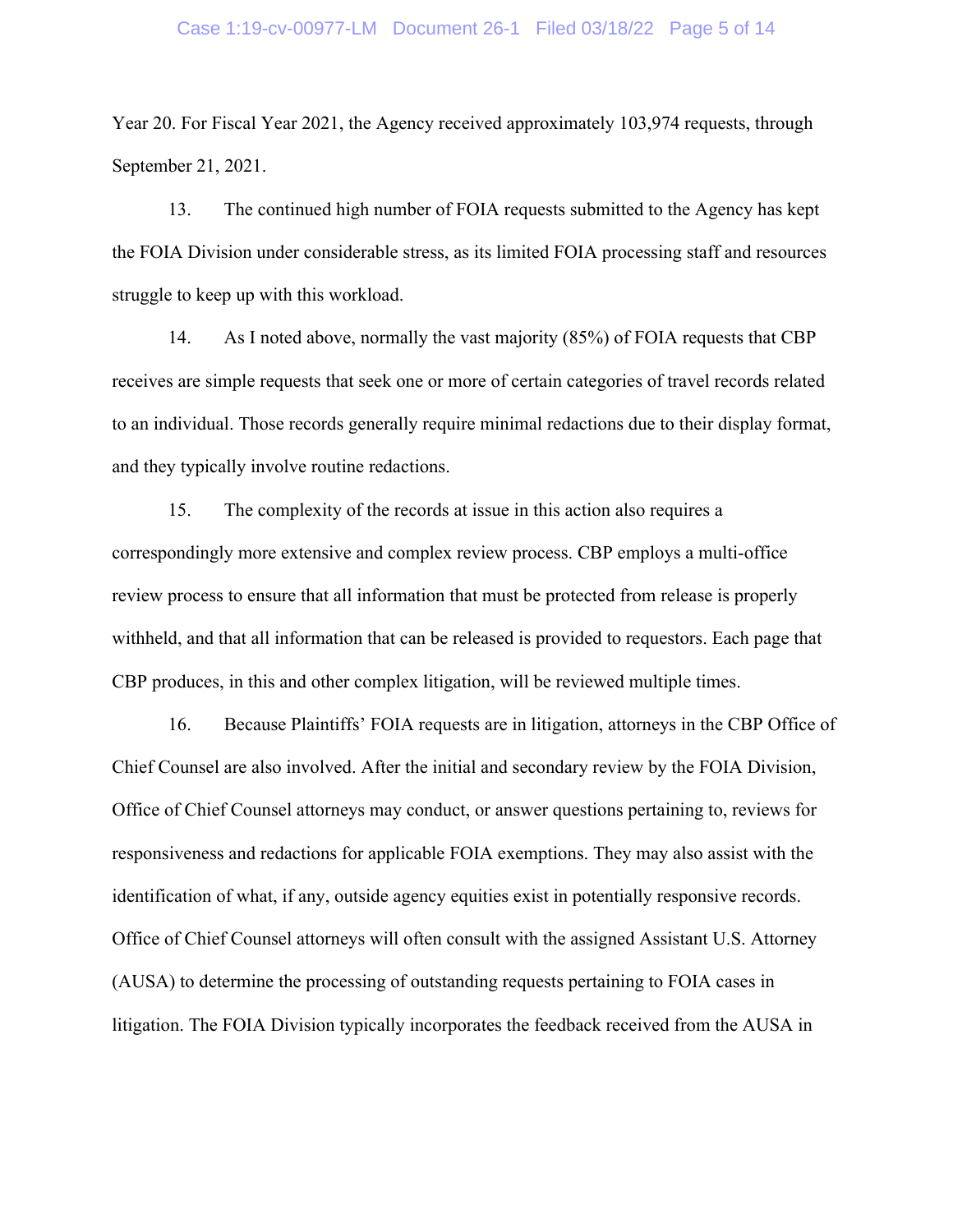#### Case 1:19-cv-00977-LM Document 26-1 Filed 03/18/22 Page 6 of 14

order to process and produce responsive information for cases in litigation. The Agency currently has 117 FOIA cases in litigation.

17. No attorneys in the CBP Office of Chief Counsel are solely responsible for FOIA matters; rather, they all shoulder other responsibilities outside of the FOIA context. Therefore, these attorneys are unable to devote all of their time to this level of review.

18. Only after all of these multiple levels of review are completed are the non-exempt responsive records provided to the FOIA Division to release, as appropriate, to Plaintiffs. Depending on the volume of the responsive documentation, the FOIA Division may release multiple productions during cases in litigation.

19. As the foregoing makes clear, there are significant differences between the records at issue in this case (and the nature of processing and review involved) and those that are typically sought in 85% of the FOIA requests submitted to CBP. Given the sheer number of FOIA requests seeking these and similar records, CBP's FOIA processing resources are already under tremendous strain.

20. Ordinarily, CBP processes requests on a first-in, first-out basis. In this case, and because the two requests are the subject of litigation, CBP processed the releases in accordance with agreed-upon deadlines, which were established through communications between counsel for the parties.

21. CBP's normal processing rate for cases in litigation is to process between 250 and 500 pages a month. In this case, as more particularly described below, the FOIA Division processed in excess of 18,000 pages in two productions between September 17, 2019 (the date that the Complaint was filed) and April 8, 2020 (the date of the second production). An additional 260 pages were processed, and 195 pages were released for the supplemental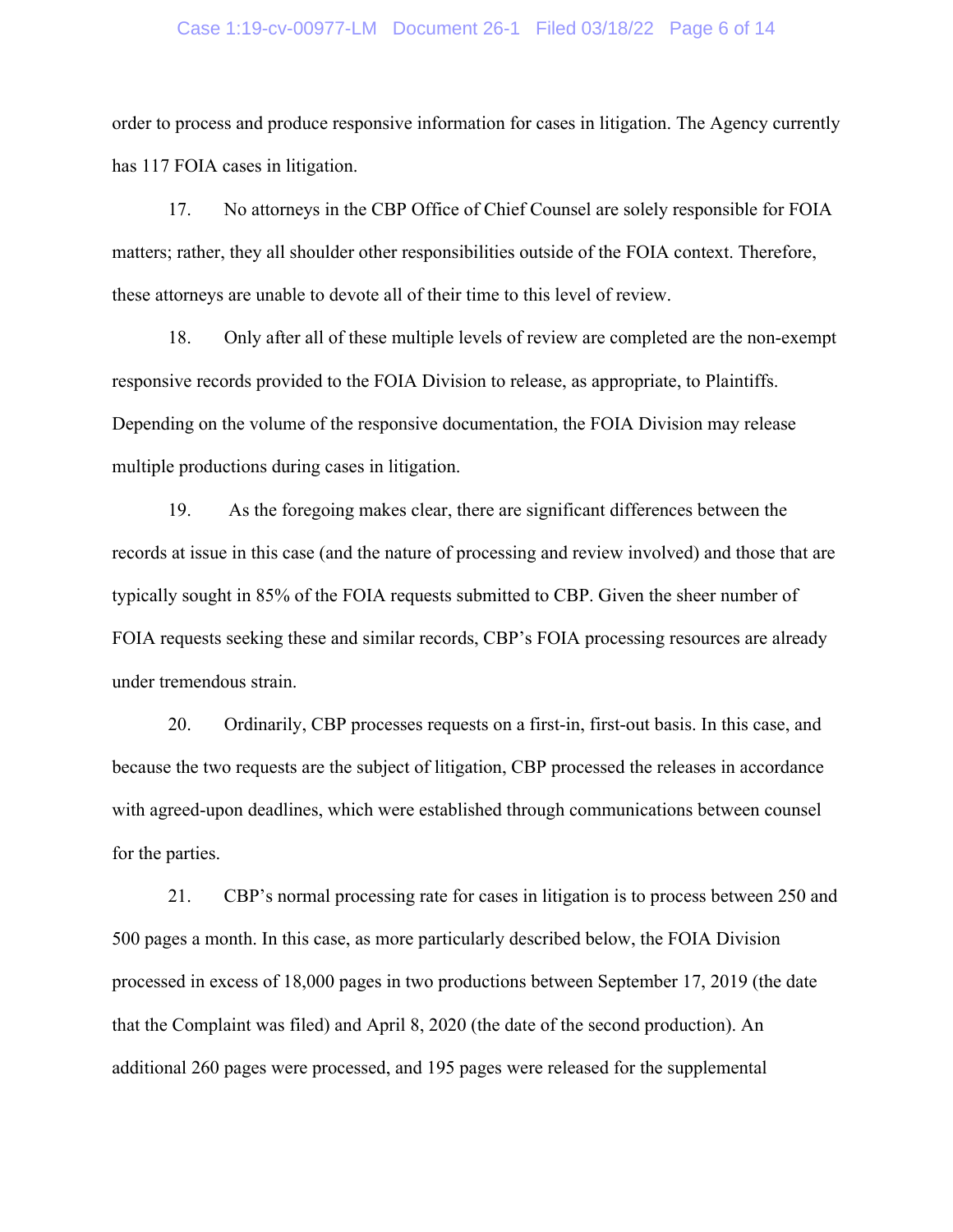production of January 12, 2021. CBP searched for, and responded to, Plaintiff's FOIA requests for records pertaining to non-checkpoint patrol operations in New Hampshire.

#### *The 108 I-213 Forms*

22. On March 25, 2019, Plaintiff submitted a FOIA request to CBP, seeking records regarding CBP non-checkpoint patrol operations conducted in New Hampshire. *See* DN 7-1 (the first FOIA request). As stated above, in order to respond, the FOIA Division searched for records pertaining to non-checkpoint patrol operations conducted in New Hampshire. On December 4, 2019, the FOIA Division produced 17,842 partially redacted pages in response to this request and withheld in full (WIF) 88 pages. *See* DN 7-8.

23. Upon information, after the commencement of this litigation, counsel for the parties discussed the scope of Plaintiff's first FOIA request. CBP was informed that Plaintiffs were seeking I-213s and related records. Further, CBP was informed that, in order to avoid any confusion, Plaintiffs would serve a second request that identified the specific I-213s and related records being sought.<sup>1</sup> Thereafter, as previously stated, on October 17, 2019, Plaintiff submitted a second, subsequent FOIA request. *See* DN 7-2 (the second FOIA request). Then, on December 16, 2019, Plaintiffs filed their Amended Complaint. *See* DN 7.

24. The FOIA Division processed 305 pages in response to the October 17, 2019, request. On April 8, 2020, the FOIA Division produced 215 additional pages, in part or in full, and 90 pages were WIF. *See* Exhibit 1, attached hereto. For this second production, CBP produced, among other materials, the "first page" of 108 I-213 forms with partial redactions. These forms were also located as part of the electronic search for records relating to CBP non-

<sup>&</sup>lt;sup>1</sup> Note that I-213s are typically one form that is used within a file. It may or may not be the "first page" of the file. For purposes of consistency, the phrase "first page" will continue to be used to reference the documents at issue in the present Motion.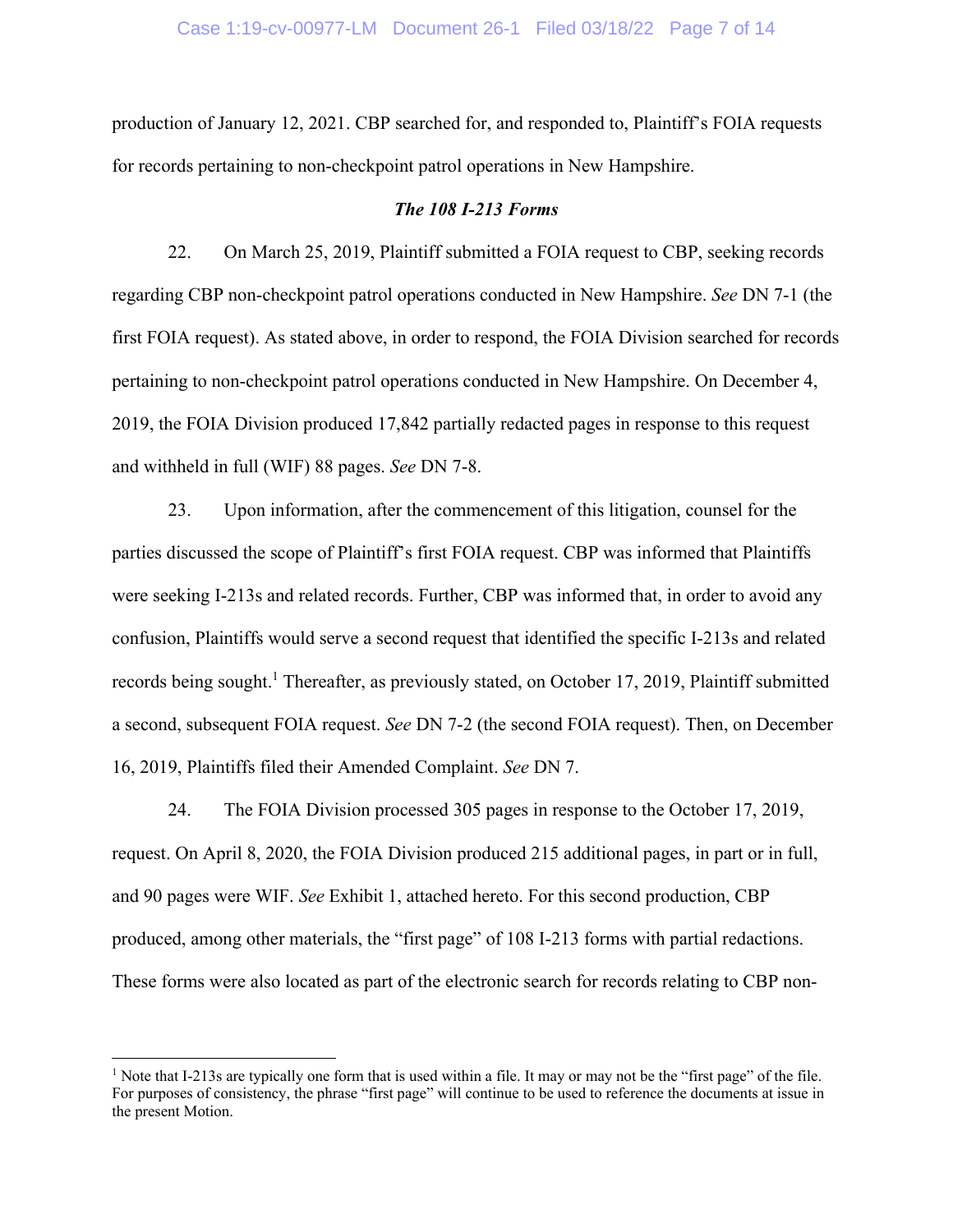### Case 1:19-cv-00977-LM Document 26-1 Filed 03/18/22 Page 8 of 14

checkpoint patrol operations conducted in New Hampshire. As more particularly described below, with respect to the 108 I-213 forms, the responsive Agency "record" containing the requested information is the "first page," retrieved from the CBP database, using the noncheckpoint parameters.

25. As stated in the letter dated April 8, 2020, this second production was released in

response to the FOIA request to CBP submitted on October 17, 2019, as a supplement to FOIA

CBP-2019-038942 (the March 25, 2019, FOIA request). *See* Exhibit 1, attached hereto.

26. The 108 I-213 forms were processed for production because they are CBP records

that contain responsive information, as requested in numbers 1 and 5 of Plaintiff's March 25,

2019, request, copied here:

1. Records containing descriptions of CBP non-checkpoint patrol operations in the State of New Hampshire, including the dates, times, and exact locations at which CBP agents were deployed; and the number, titles, and job ranks of CBP officers involved on each date and at each location;

5. With regard to persons subjected to any citizenship inquiry, records showing: a) the total number of people questioned; b) the country of origin of people questioned; c) the race and/or ethnicity of people questioned; c) the race and/or ethnicity of people questioned; d) the criminal or immigration charges filed against the person questioned, if applicable; e) the location and duration of the person's detention, if applicable; f) the date of the person's voluntary departure from the United States, if applicable; g) the date of the person's removal from the United States, if applicable.

*See* DN 7-1.

 27. The 108 I-213 forms are responsive CBP records of non-checkpoint operations in New Hampshire. The released pages, generally, contain or represent non-exempt requested information such as: locations; titles and ranks of officers (ex: Agent, BPA, and/or SBPA, etc.); the number of encounters (108); the race/ethnicity/nationality of the subjects; the charges; and, if applicable, dispositions. Thus, CBP produced non-exempt, responsive information in its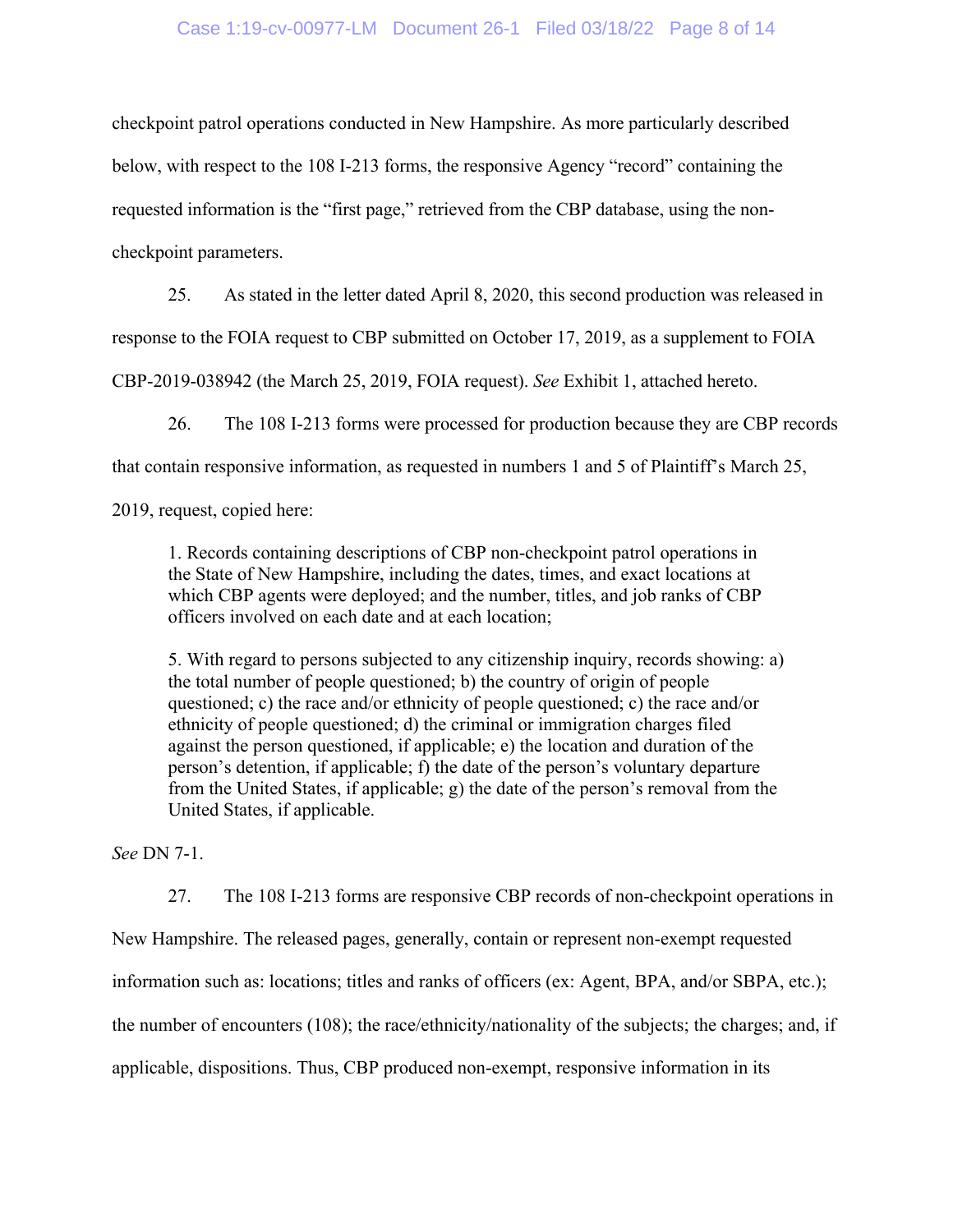possession that responded to the Plaintiff's requests, in the format generated as a result of the

Agency's database search.

28. Although CBP's redactions of the 108 I-213 pages do not appear to be at issue in

this case, in an effort to expedite this matter, the following justifications are provided:

Exemptions  $(b)(6)$  and  $(b)(7)(C)$  have been applied within these documents to names and personally identifiable information and other identifying details of government employees, as well as names and personally identifiable information and other identifying details of third-party individuals, that would identify those individuals if released. Government employees, including CBP law enforcement officers, and third-party individuals have a protectable privacy interest in their identities that would be threatened by disclosure. Release of such information would constitute an unwarranted invasion of personal privacy.

Exemption (b)(7)(E) has been applied to references to information, codes, abbreviations, file numbers, and/or internal references that belong to agencies outside of U.S. Customs and Border Protection, such as the U.S. Federal Bureau of Investigations (FBI) and/or U.S. Immigration and Customs Enforcement (ICE). The Agency considers these internal references as law enforcement sensitive information as release may enable individuals to improperly access, navigate or manipulate government systems.

Exemption (b)(7)(E) has been applied to Agency file numbers, internal abbreviations, and/or internal codes. The Agency considers these internal references as law enforcement sensitive information as release may enable individuals to improperly access, navigate or manipulate CBP systems.

Exemption  $(b)(7)(E)$  has been applied to references to government databases within the documents. The Agency considers referrals to databases as law enforcement sensitive information. Furthermore, release of this information would enable an individual knowledgeable in government databases to improperly access the system, facilitate navigation or movement through the system, allow manipulation or deletion of data and/or interfere with enforcement proceedings.

Exemption (b)(7)(E) has been applied to operation details, including longitude and latitude, which the Agency considers law enforcement sensitive information. This information is not generally known or publicly disclosed. Disclosure of law enforcement techniques and procedures and internal agency investigative practices would be debilitating and detrimental to both CBP and the law enforcement community, and it would enable individuals to alter their patterns of conduct, adopt new methods of operation, relocate, change associations, and effectuate other countermeasures, thereby corrupting the integrity of ongoing investigations. It is the policy of CBP to not make operation locations publicly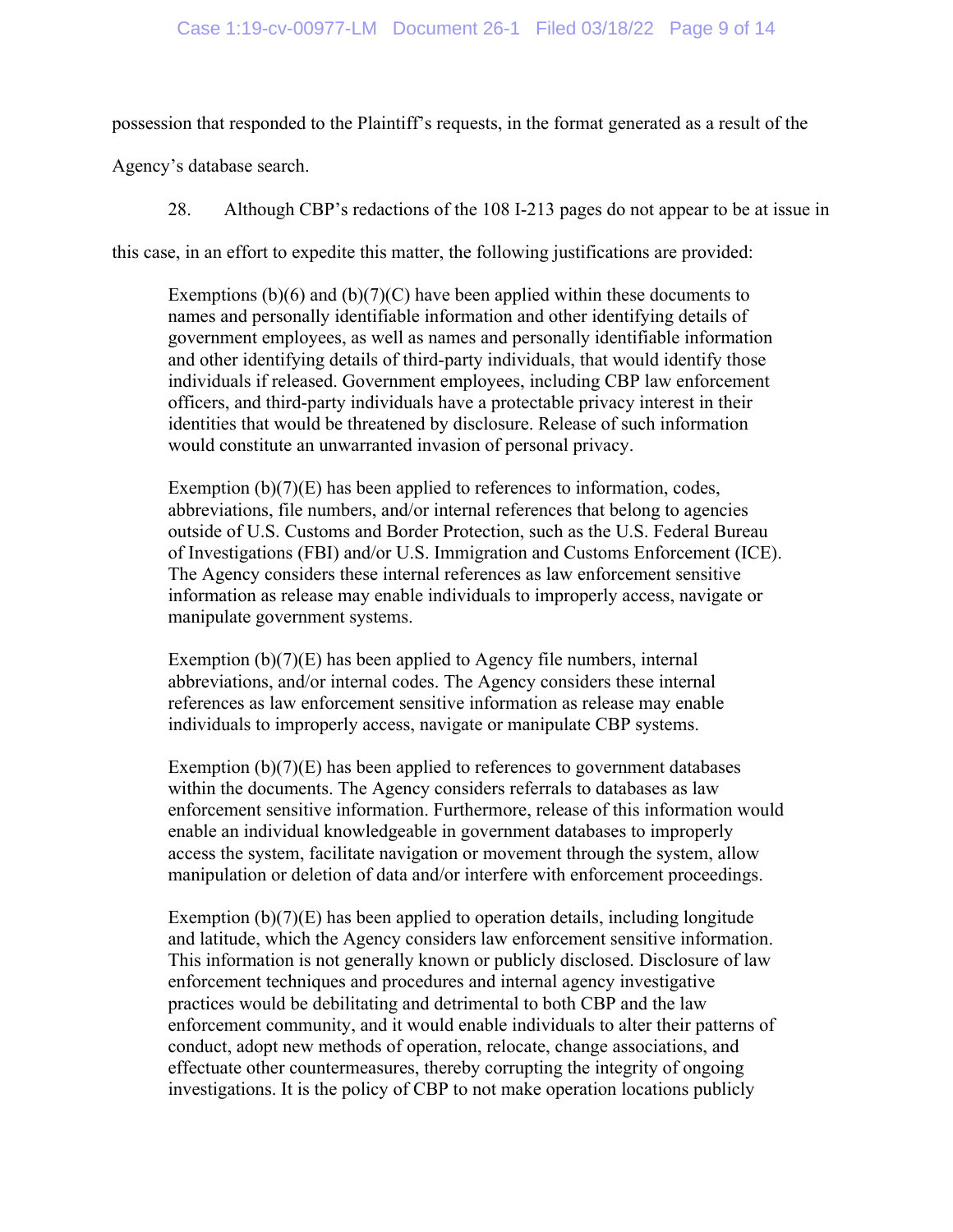available so as not to notify the non-local public traveling from other areas of the country or other countries. Disclosure of this information could also be used to aid individuals who may pose a threat to national security and/or who are seeking to violate immigration and customs laws and regulations in circumventing the law by taking proactive steps to alter their behavior to further conceal criminal activity, deprive the Agency of useful law enforcement data, or predict the Agency's investigative strategy to avoid detection, and otherwise countering operations and investigative actions taken by the Agency during enforcement operations at the border. As BP will be conducting patrol operations in these locations in the future, the Agency must maintain this information as tactics, techniques, and procedures, and therefore law enforcement sensitive.

29. As stated previously, after completion of this second production, CBP was

informed that counsel for the parties met and conferred regarding the Plaintiff's demand for

records/information relating to the I-213s. The Agency's understanding of the outcome of these

discussions was that Plaintiff's inquiry focused on the release of complete I-213 packages, as

requested in the second October 17, 2019, request; specifically, numbers 6 and  $7<sup>2</sup>$  With this

understanding in mind, CBP performed an additional review of the October 17, 2019, FOIA

request to verify the parameters. Also, as a result of these discussions, CBP agreed to supplement

its productions by January 15, 2021.

30. The October 17, 2019, request sought I-213 records pertaining to roving patrol

operations in New Hampshire. *See* DN 7-2 at ¶ 6 & 7. The requests are reproduced here:

*6. Records regarding any individual questioned, stopped, searched, detained, and / or arrested in roving patrol operations in New Hampshire by CBP (Swanton Sector or others if they conducted roving patrol operations in New Hampshire), including but not limited to:* 

*a. Field Contact Data Sheets;* 

*b. Forms I-247 (DHS "Immigration Detainer – Notice of Action");* 

*c. Forms I-213 ("Record of Deportable/Inadmissible Alien");* 

*d. Forms I-44 ("Report of Apprehension or Seizure");* 

*e. Forms I-862 ("Notice to Appear");* 

*f. Forms I-826 ("Notice of Rights and Request for Disposition"); and* 

*g. Forms I-871 ("Notice of Intent/Decision to Reinstate Prior Order")* 

<sup>&</sup>lt;sup>2</sup> The Agency acknowledges that there was a disconnect after the second production. Specifically, the records that responded to these two itemized requests had not yet been produced. Once the disconnect was identified through these communications between counsel for the parties, CBP agreed to resolve the issue.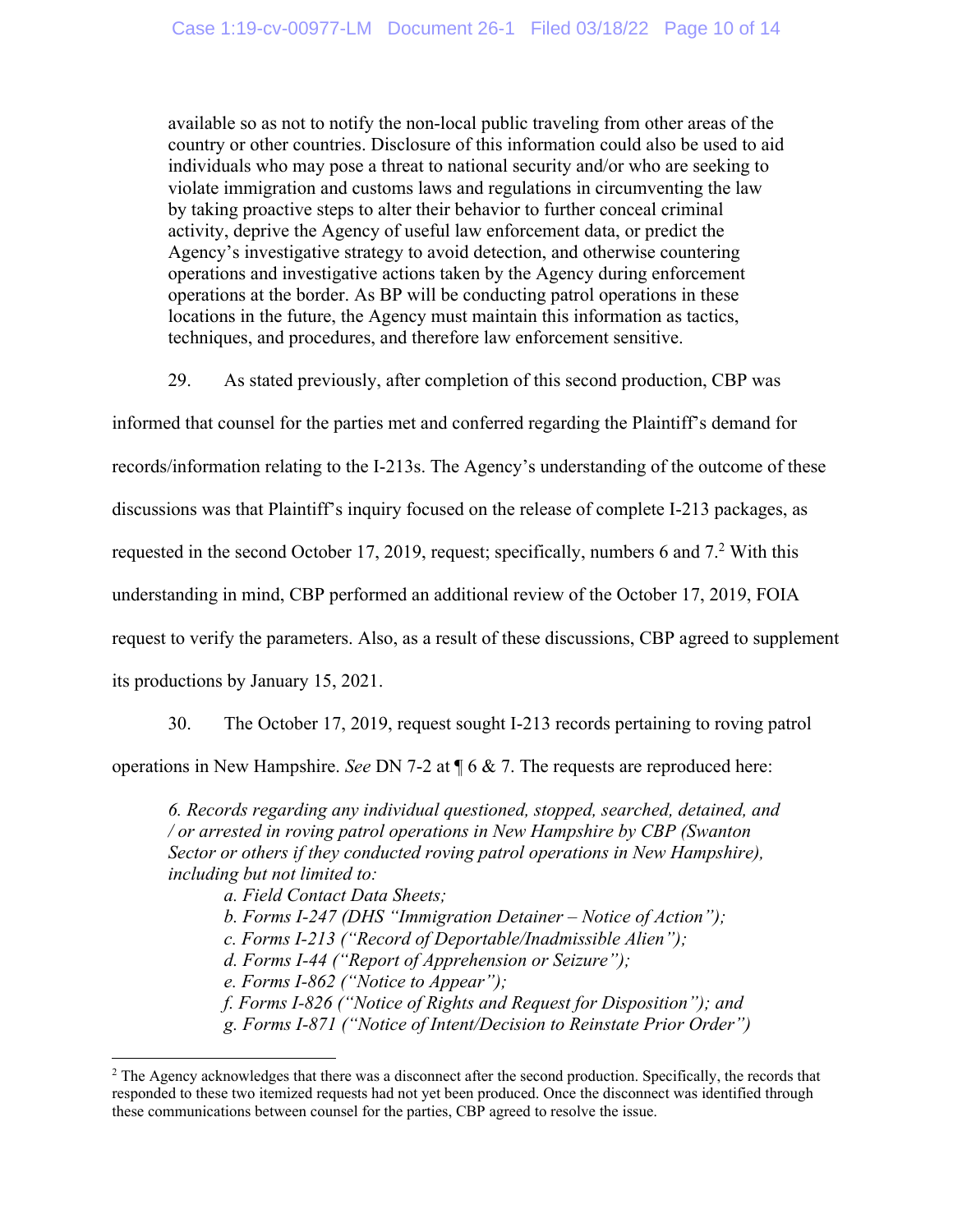*7. Records relating to and / or containing information sufficient to show (since January 1, 2017):* 

*a. The total number of roving patrol stops made by CBP in New Hampshire;* 

*b. The total number of roving patrol stops resulting in searches;* 

*c. The total number of roving patrol stops resulting in arrest, as well as the disposition of each such arrest (e.g., Notice to Appear; criminal reentry charges and resolution thereof, etc.);* 

*d. The citizenship of each individual stopped in the course of roving patrols;* 

*e. The citizenship of each individual searched in the course of roving patrols;* 

*f. The citizenship of each individual arrested in the course of roving patrols;* 

*g. The apparent race or ethnicity of each individual stopped in the course of roving patrols;* 

*h. The apparent race or ethnicity of each individual searched in the course of roving patrols;* 

*i. The apparent race or ethnicity of each individual arrested in the course of a roving patrol;* 

*j. The location of each roving patrol stop;* 

*k. The location of each roving patrol stop resulting in a search;* 

*l. The location of each roving patrol stop resulting in any arrest;* 

*m. The type of each roving patrol stop (e.g., entry onto private land, pedestrian encounter, or vehicle stop);* 

*n. The type of each roving patrol stop resulting in a <i>search* (e.g., entry *onto private land, pedestrian encounter, or vehicle stop);* 

*o. The type of each roving patrol stop resulting in arrest (e.g., entry onto private land, pedestrian encounter, or vehicle stop);* 

*p. The date of each roving patrol stop;* 

*q. The date of each roving patrol stop resulting in a search;* 

*r. The date of each roving patrol stop resulting in any arrest;* 

*s. The number of agents involved in each roving patrol stop;* 

*t. The number of agents involved in any search in the course of a roving patrol, and whether a search involved one or more canines;* 

*u. The number of agents involved in any arrest in the course of a roving patrol;* 

*v. The basis for all stops resulting in arrest, including stops initiated by any state or local law enforcement agency;* 

*w. The basis for all stops not resulting in arrest, including stops initiated by any state or local law enforcement agency;* 

*x. The CBP agent(s)/officer(s) involved in determining whether reasonable suspicion or probable cause existed to justify each stop, and whether the reviewing agent(s)/officer(s) was or were the same as the* 

*agent(s)/officer(s) who initiated the stop under review;*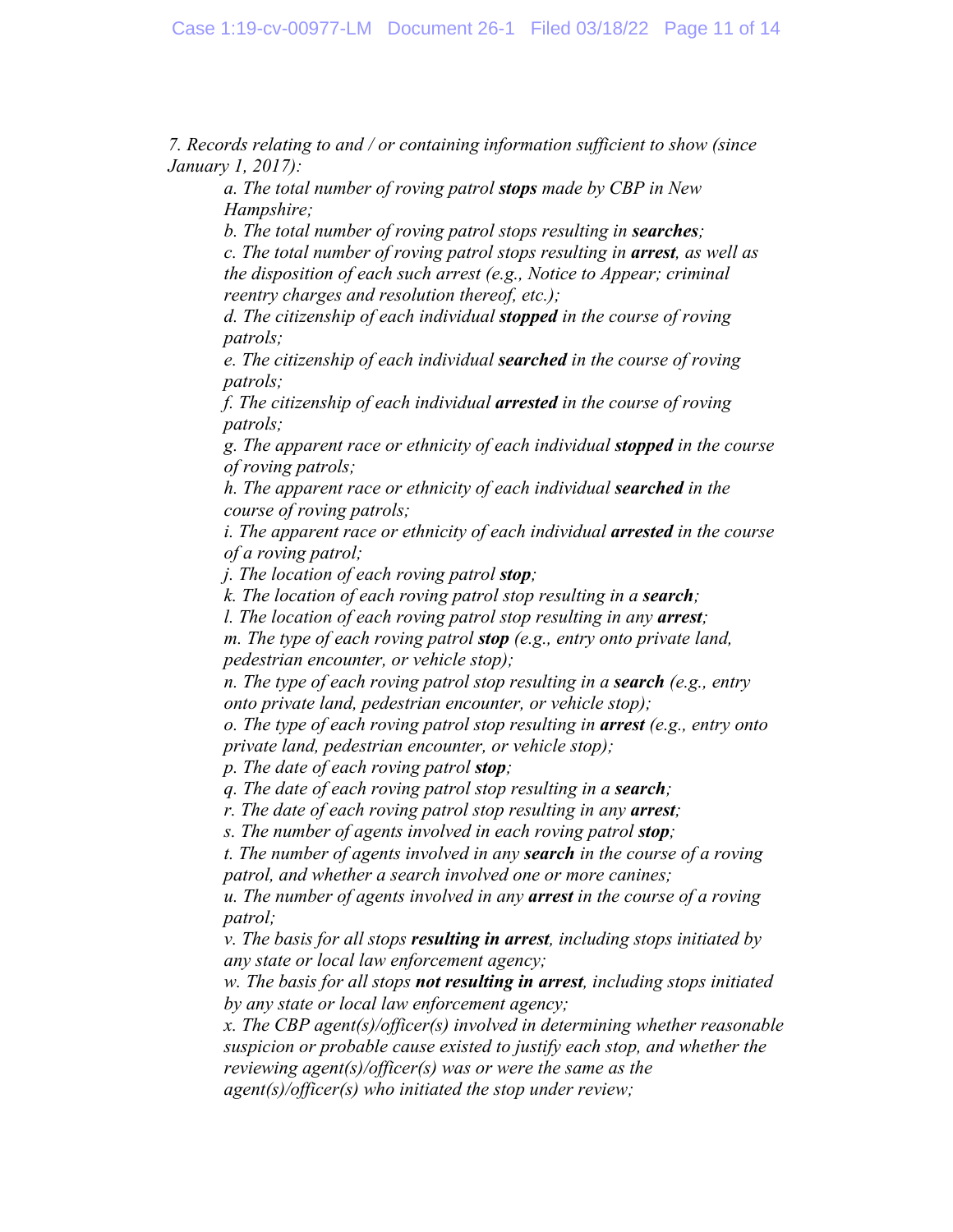*y. The date, time, and location of any roving patrol that was the subject of any complaint, internal or external investigation and the status and/or outcome of any such complaint or investigation.* 

*See* DN 7-2. Plaintiff's second FOIA request clearly indicated, in detailed fashion, that the specific I-213s and related records that had been requested related directly to roving patrols. *Id*. Please note that each of the other individual requests (numbers 1-5, and 8) also specifically referenced roving patrols. *Id.* As indicated above, CBP understood that Plaintiff's second FOIA request was considered a subsequent clarification. CBP's additional review revealed that it had yet to disclose records that responded to these two itemized requests and, as a result, the Agency processed the outstanding records.

31. CBP re-examined the non-checkpoint operations records, released as the 108 I-213 forms. Then, CBP retrieved the remaining documentation relating to the 108 non-checkpoint encounters. During this additional review, responsive records were located for fourteen subjects that were "questioned, stopped, searched, detained and/or arrested in roving patrol operations in New Hampshire." *See* DN 7-2. Then, the complete packages for the fourteen responsive encounters were processed and released as part of CBP's supplemental (or third) production of January 12, 2021. *See* Exhibit 2, attached hereto.

32. However, CBP determined that 94 of the 108 non-checkpoint encounters, reflected in the I-213 "first pages" produced on April 8, 2020, did not pertain to roving patrol operations conducted in New Hampshire.<sup>3</sup> CBP used a plain reading approach when making this responsiveness determination, which incorporated a number of key factors. For example, request number 6 specifically states that the Plaintiffs sought "[r]ecords regarding any individual questioned, stopped, searched, detained, and/or arrested in roving patrol operations in New

<sup>&</sup>lt;sup>3</sup> More specifically, the remaining encounters involved intelligence-based operations and/or surveillance, which are distinct from roving patrols.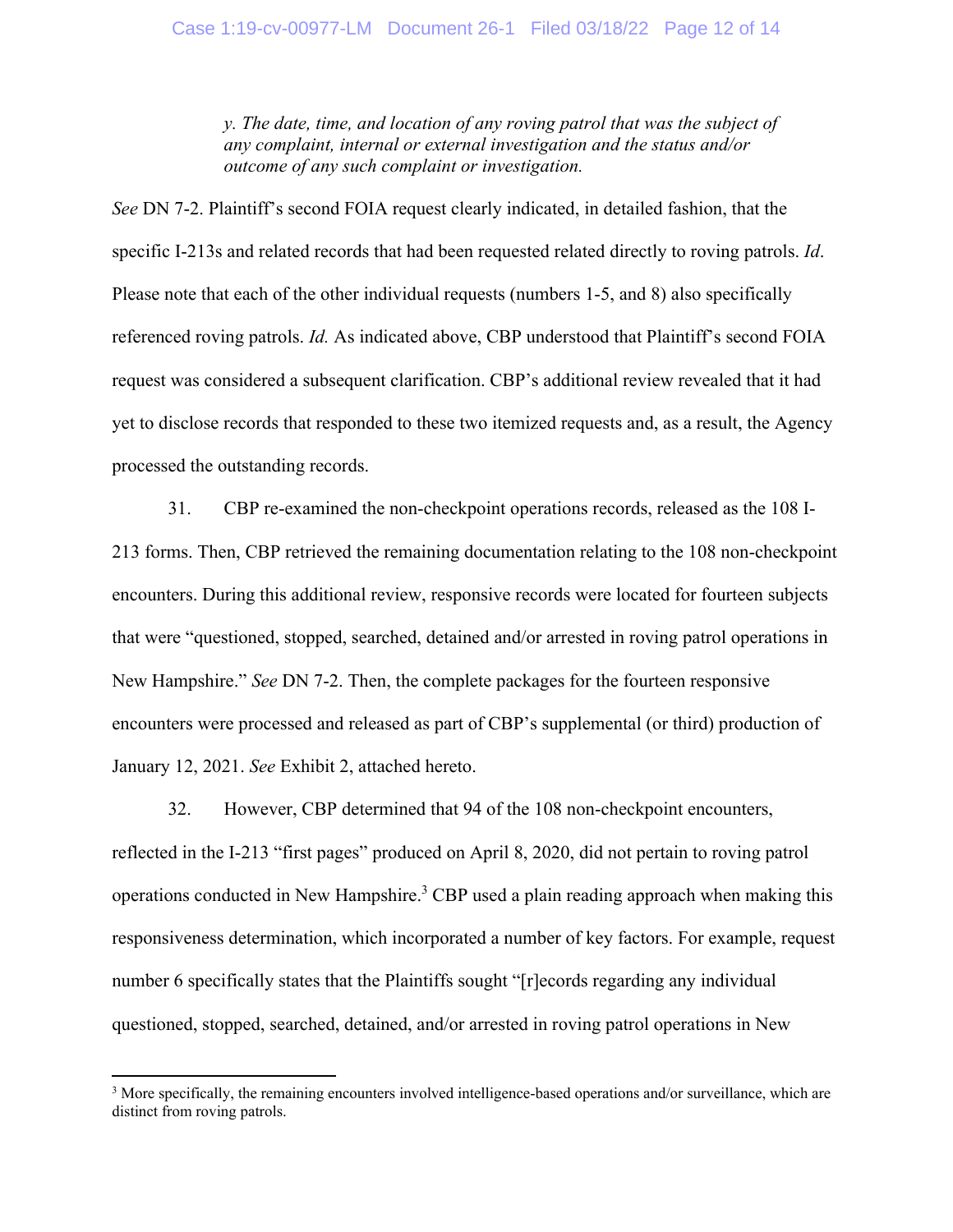### Case 1:19-cv-00977-LM Document 26-1 Filed 03/18/22 Page 13 of 14

Hampshire by CBP (Swanton Sector or others if they conducted roving patrol operations in New Hampshire)." *See* DN 7-2. Moreover, request number 6 specifically lists I-213s, along with other government forms, in a line-item format. *Id.* Further, request number 7 states that the Plaintiffs sought "[r]ecords *relating to and/or containing information sufficient to show*" CBP's roving patrol stops, searches, and arrests in New Hampshire. *Id.* (emphasis added). Also, all of the numbered requests specifically referenced roving patrols. *Id*. As previously stated, CBP received this second, subsequent request from Plaintiffs after the commencement of this litigation (but prior to the amendment of the Complaint), and after counsel for the parties clarified the Plaintiff's position regarding I-213s and related documentation. Finally, CBP understood that the counsel discussions after the second production focused on any outstanding, responsive I-213 packages relating to the second request, numbers 6 and 7. Consequently, and within the context of these circumstances, the additional documents from the original 108 encounters that did not relate to roving patrol operations were identified as non-responsive for this supplemental, third production.

33. To summarize, the information contained on the 108 I-213s represents nonexempt CBP records and information that responds, generally, to request numbers 1 and 5 of Plaintiff's first FOIA request, dated March 25, 2019. *See* DN 7-1, DN 7-8. These records were produced as part of the results of CBP's database search for records relating to non-checkpoint patrol operations conducted in New Hampshire. However, 94 of these 108 I-213 records did not involve records relating to "roving patrol operations in New Hampshire." *See* DN 7-2. As stated above, the second, more clarified request sought complete I-213 packages, but only for roving patrol operations. *Id*. Of the original 108 encounters, 94 did not involve roving patrol operations. Therefore, the remaining documents for 94 of the original 108 I-213s did not respond to request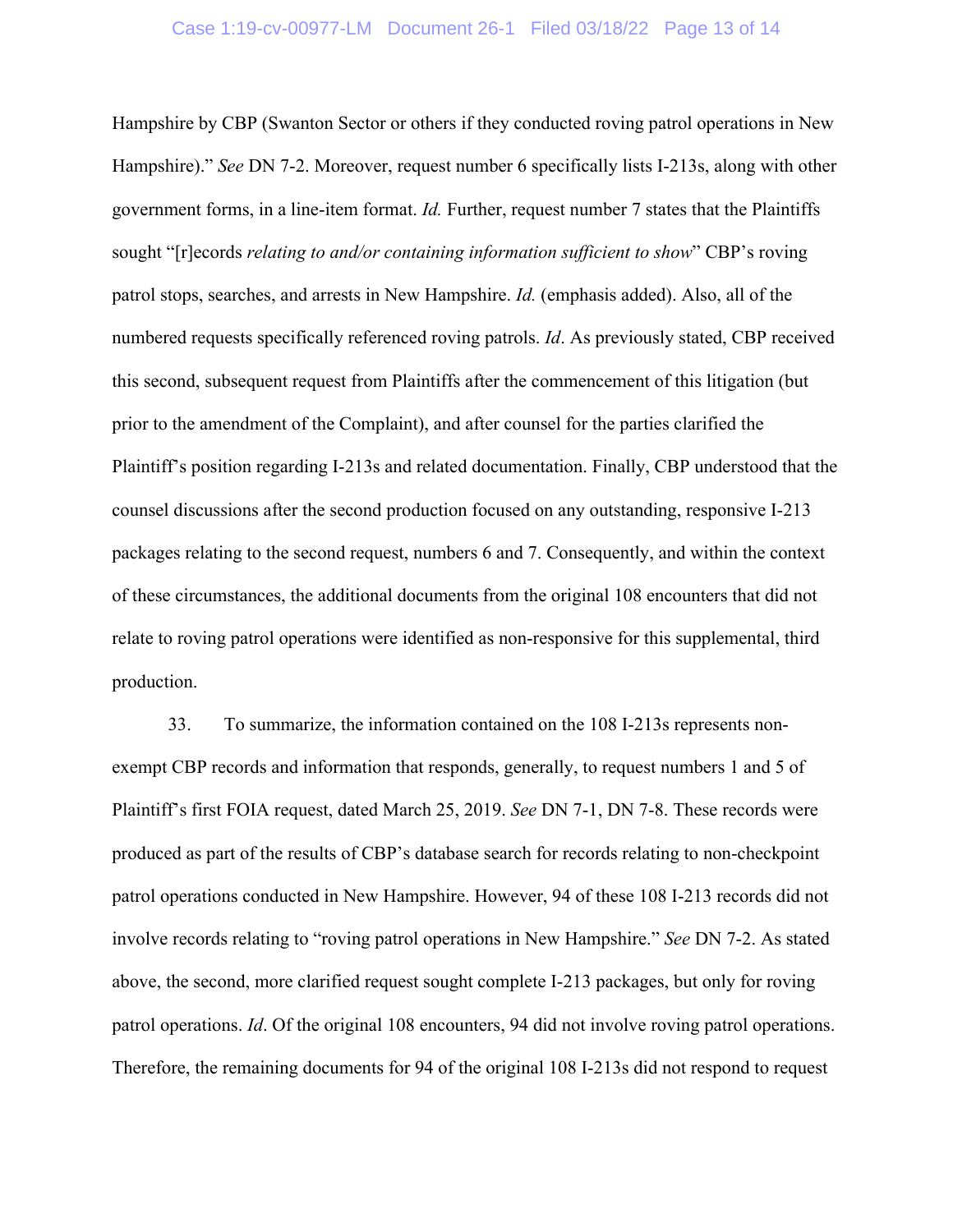# Case 1:19-cv-00977-LM Document 26-1 Filed 03/18/22 Page 14 of 14

numbers 6 and 7 of Plaintiff's second FOIA request, dated October 17, 2019. *Id*. As a result, the remaining documents of the 94 events were segregated as non-responsive and were not produced as part of the supplemental production on January 12, 2021.

 I declare under the penalties of perjury that the foregoing is true and correct to the best of my knowledge, information, and belief.

Patrick Howard

Patrick Howard

Dated: March 10, 2022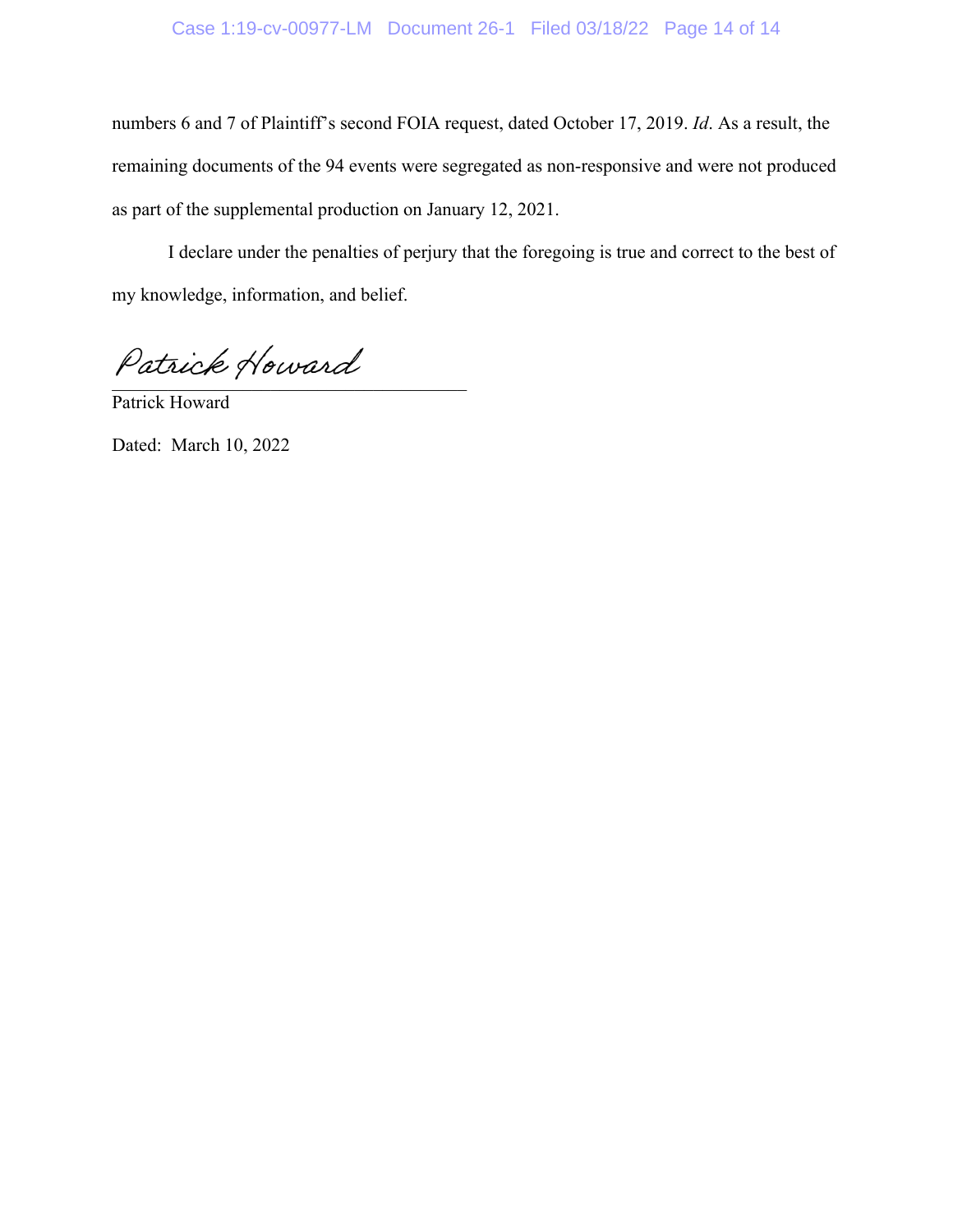

1300 Pennsylvania Avenue NW Washington, DC 20229

April 8, 2020

SangYeob Kim Immigration Legal Fellow ACLU – New Hampshire 18 Lowe Avenue Concord,NH 03301

### Re: **FOIA Request Number CBP-2020-004821**

Dear Mr. Kim:

This is in response to your Freedom of Information Act (FOIA) request to U.S. Customs and Border Protection (CBP) submitted on October 17, 2019, as a supplement to FOIA CBP-2019- 038942, in which you requested the following information:

*1. Internal memoranda, legal opinion, guidance, directives, criteria, standards, rules, instructions, advisories, training materials and presentations, and any other written policies or procedures pertaining to roving patrol operations generally;*

*2. Internal memoranda, legal opinions, guidance, directives, criteria, standards, rules, instructions, advisories, training materials and presentations, and any other written policies or procedures pertaining to all searches and seizures (including arrests) made pursuant to roving patrol operations;*

*3. Audits, reports, statistical data and analysis, quotas, targets, goals, and performance standards, measures, or reviews, and all documents related to any incentives or bonus programs relating to roving patrol operations by the Swanton Sector;*

*4. Organizational charts, diagrams, or schematics pertaining to roving patrol operations in the Swanton Sector, including charts reflecting agency leadership structures or individuals involved in decision making related to roving patrol operations;*

*5. Internal memoranda, legal opinions, guidance, directives, criteria, standards, rules, instructions, advisories, training materials and presentations, and any other written policies or procedures or other records pertaining to CBP's authority to*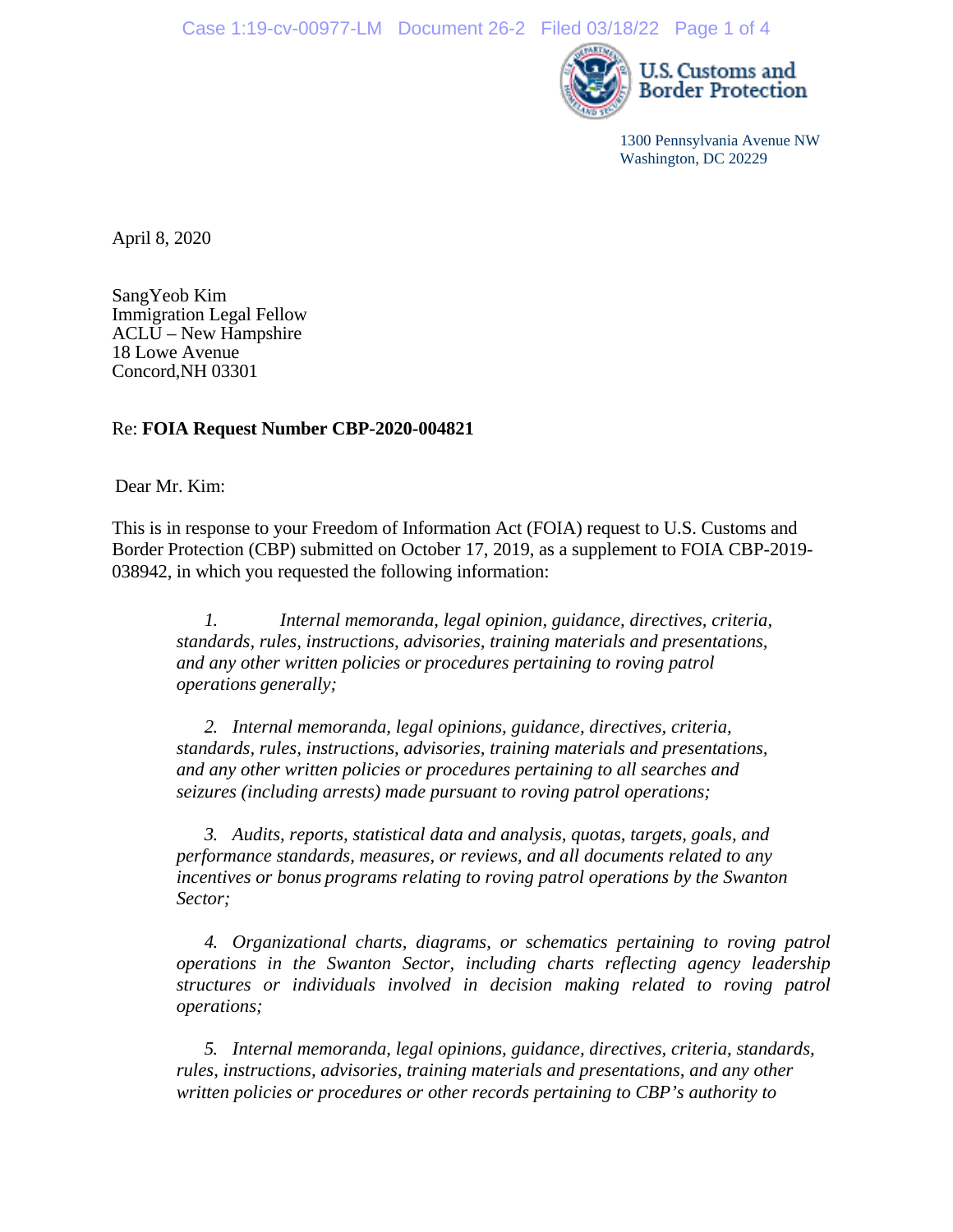Mr. Kim April 8, 2020 Page 2

> *conduct roving patrol stops based on alleged or actual violations of local or state law, including traffic laws, in the Swanton Sector;*

> *6. Records regarding any individual questioned, stopped, searched, detained, and / or arrested in roving patrol operations in New Hampshire by CBP (Swanton Sector or others if they conducted roving patrol operations in New Hampshire), including but not limited to:*

- *a. Field Contact Data Sheets;*
- *b. Forms I-247 (DHS "Immigration Detainer – Notice of Action");*
- *c. Forms I-213 ("Record of Deportable/Inadmissible Alien");*
- *d. Forms I-44 ("Report of Apprehension or Seizure");*
- *e. Forms I-862 ("Notice to Appear");*
- *f. Forms I-826 ("Notice of Rights and Request for Disposition"); and*
- *g. Forms I-871 ("Notice of Intent/Decision to Reinstate PriorOrder")*

*7. Records relating to and / or containing information sufficient to show (since January 1, 2017):*

- *a. The total number of roving patrol stops made by CBP in New Hampshire;*
- *b. The total number of roving patrol stops resulting in searches;*
- *c. The total number of roving patrol stops resulting in arrest, as well as the disposition of each such arrest (e.g., Notice to Appear; criminal reentry charges and resolution thereof, etc.);*
- *d. The citizenship of each individual stopped in the course of rovingpatrols;*
- *e. The citizenship of each individual searched in the course of roving patrols;*
- *f. The citizenship of each individual arrested in the course of rovingpatrols;*
- *g. The apparent race or ethnicity of each individual stopped in the course ofroving patrols;*
- *h. The apparent race or ethnicity of each individual searched in the course ofroving patrols;*
- *i. The apparent race or ethnicity of each individual arrested in the course of a roving patrol;*
- *j. The location of each roving patrol stop; 2*
- *k. The location of each roving patrol stop resulting in a search;*
- *l. The location of each roving patrol stop resulting in any arrest;*
- *m. The type of each roving patrol stop (e.g., entry onto private land, pedestrian encounter, or vehicle stop);*
- *n.* The type of each roving patrol stop resulting in a **search** (e.g., entry onto *private land, pedestrian encounter, or vehicle stop);*
- *o. The type of each roving patrol stop resulting in arrest (e.g., entry onto private land, pedestrian encounter, or vehicle stop);*
- *p. The date of each roving patrol stop;*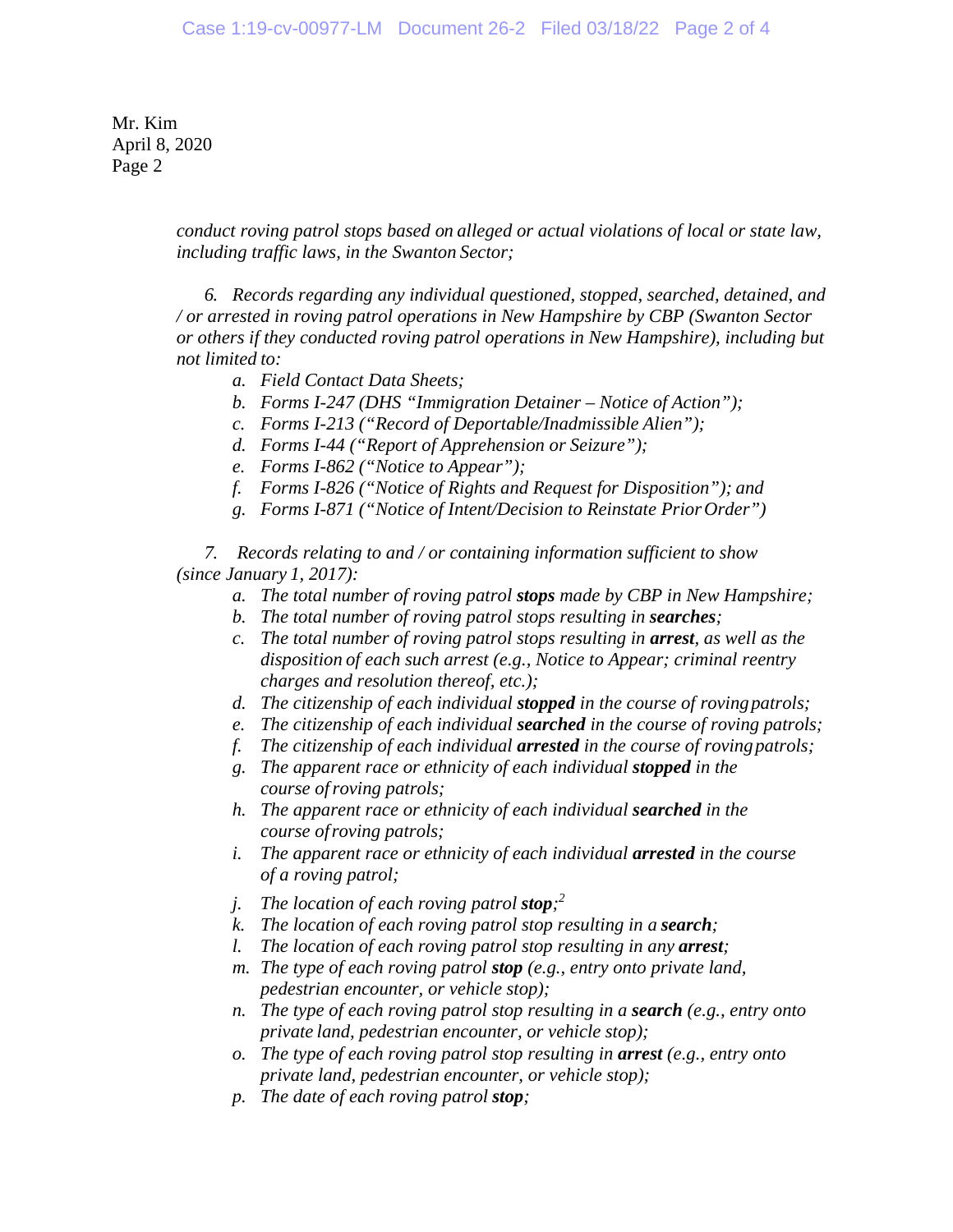Mr. Kim April 8, 2020 Page 3

- *q. The date of each roving patrol stop resulting in a search;*
- *r. The date of each roving patrol stop resulting in any arrest;*
- *s. The number of agents involved in each roving patrol stop;*
- *t. The number of agents involved in any search in the course of a roving patrol, and whether a search involved one or more canines;*
- *u. The number of agents involved in any arrest in the course of a roving patrol;*
- *v. The basis for all stops resulting in arrest, including stops initiated by any state or local law enforcement agency;*
- *w. The basis for all stops not resulting in arrest, including stops initiated by any state or local law enforcement agency;*
- *x. The CBP agent(s)/officer(s) involved in determining whether reasonable suspicion or probable cause existed to justify each stop, and whether the reviewing agent(s)/officer(s) was or were the same as the agent(s)/officer(s) who initiated the stop under review;*
- *y. The date, time, and location of any roving patrol that was the subject of any complaint, internal or external investigation and the status and/or outcome of any such complaint or investigation.*

*8. All disciplinary records resulting from any alleged agent/officer misconduct or alleged violation of CBP and / or DHS rules or regulations related to roving patrol operations in the Swanton Sector.*

CBP has processed 305 pages of records in response to the above- referenced request. Sixty-six (66) pages of records are withheld in full pursuant to Title 5 U.S.C. § 552 (b)(5); twenty-four (24) pages are withheld in full pursuant to Title 5 U.S.C. § (b)(7)(E); and 215 pages are released, in part or in full, pursuant to Title 5 U.S.C.  $\S$  552 (b)(5), (b)(6), (b)(7)(C), and (b)(7)(E).

Additional information regarding the applicable exemptions and response can be found at the following link: [https://www.cbp.gov/document/guidance/exemption-definitions.](https://www.cbp.gov/document/guidance/exemption-definitions)

In response to number 5, above, you may find the information at the following: [https://www.immigrantjustice.org/sites/immigrantjustice.org/files/Miller%20Deposition\\_Exhibit](https://www.immigrantjustice.org/sites/immigrantjustice.org/files/Miller%20Deposition_Exhibit%205.pdf) [%205.pdf](https://www.immigrantjustice.org/sites/immigrantjustice.org/files/Miller%20Deposition_Exhibit%205.pdf)

[https://www.cbp.gov/document/directives/cbp-national-standards-transport-escort-detention-and](https://www.cbp.gov/document/directives/cbp-national-standards-transport-escort-detention-and-search)[search](https://www.cbp.gov/document/directives/cbp-national-standards-transport-escort-detention-and-search)

In response to number 8, above, no records were located.

Copies of the FOIA and DHS regulations are available at [www.dhs.gov/foia.](http://www.dhs.gov/foia)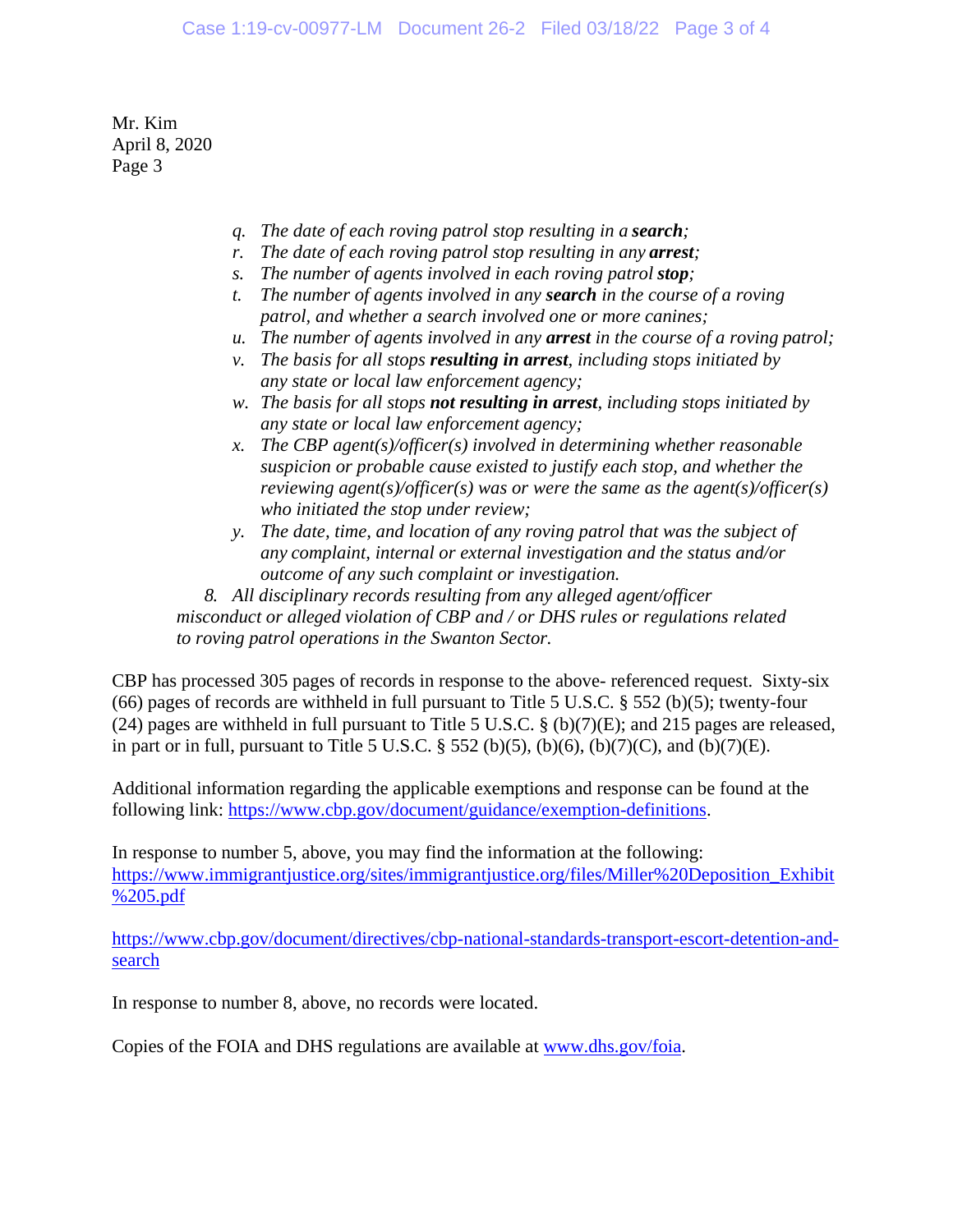Mr. Kim April 8, 2020 Page 4

As this matter is currently in litigation, if you need further assistance or would like to discuss any aspect of this response, please contact Michael McCormack, Assistant U.S. Attorney.

Sincerely,

U.S. Customs and Border Protection/FOIA Division Privacy & Diversity Office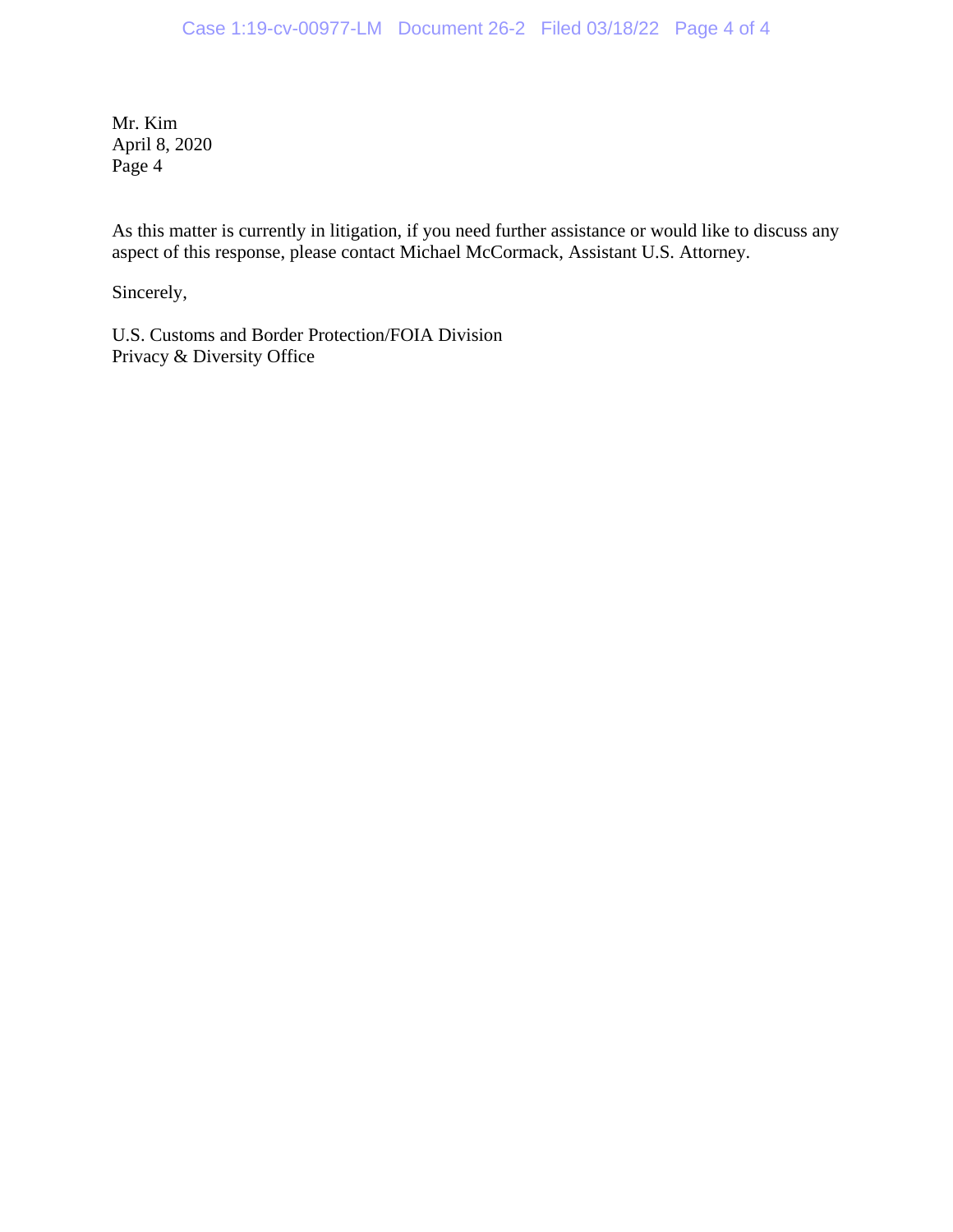

1300 Pennsylvania Avenue NW Washington, DC 20229

January 12, 2021

SangYeob Kim Immigration Legal Fellow ACLU – New Hampshire 18 Lowe Avenue Concord, NH 03301

## Re: **FOIA Request Number CBP-2020-004821**

Dear Sir/Madame:

This is in further response to your Freedom of Information Act (FOIA) request to U.S. Customs and Border Protection (CBP) submitted on October 17, 2019, as a supplement to FOIA CBP-2019-038942. This production supplements the documents produced on or about April 8, 2020 under FOIA CBP-2020-004821. Additional documents related to the following requested items are produced herewith:

- *6. Records regarding any individual questioned, stopped, searched, detained, and / or arrested in roving patrol operations in New Hampshire by CBP (Swanton Sector or others if they conducted roving patrol operations in New Hampshire), including but not limited to:*
	- *a. Field Contact Data Sheets;*
	- *b. Forms I-247 (DHS "Immigration Detainer – Notice of Action");*
	- *c. Forms I-213 ("Record of Deportable/Inadmissible Alien");*
	- *d. Forms I-44 ("Report of Apprehension or Seizure");*
	- *e. Forms I-862 ("Notice to Appear");*
	- *f. Forms I-826 ("Notice of Rights and Request for Disposition"); and*
	- *g. Forms I-871 ("Notice of Intent/Decision to Reinstate PriorOrder")*
- *7. Records relating to and / or containing information sufficient to show (since January 1, 2017):*
	- *a. The total number of roving patrol stops made by CBP in New Hampshire;*
	- *b. The total number of roving patrol stops resulting in searches;*
	- *c. The total number of roving patrol stops resulting in arrest, as well as the disposition of each such arrest (e.g., Notice to Appear; criminal reentry charges and resolution thereof, etc.);*
	- *d. The citizenship of each individual stopped in the course of rovingpatrols;*
	- *e. The citizenship of each individual searched in the course of roving*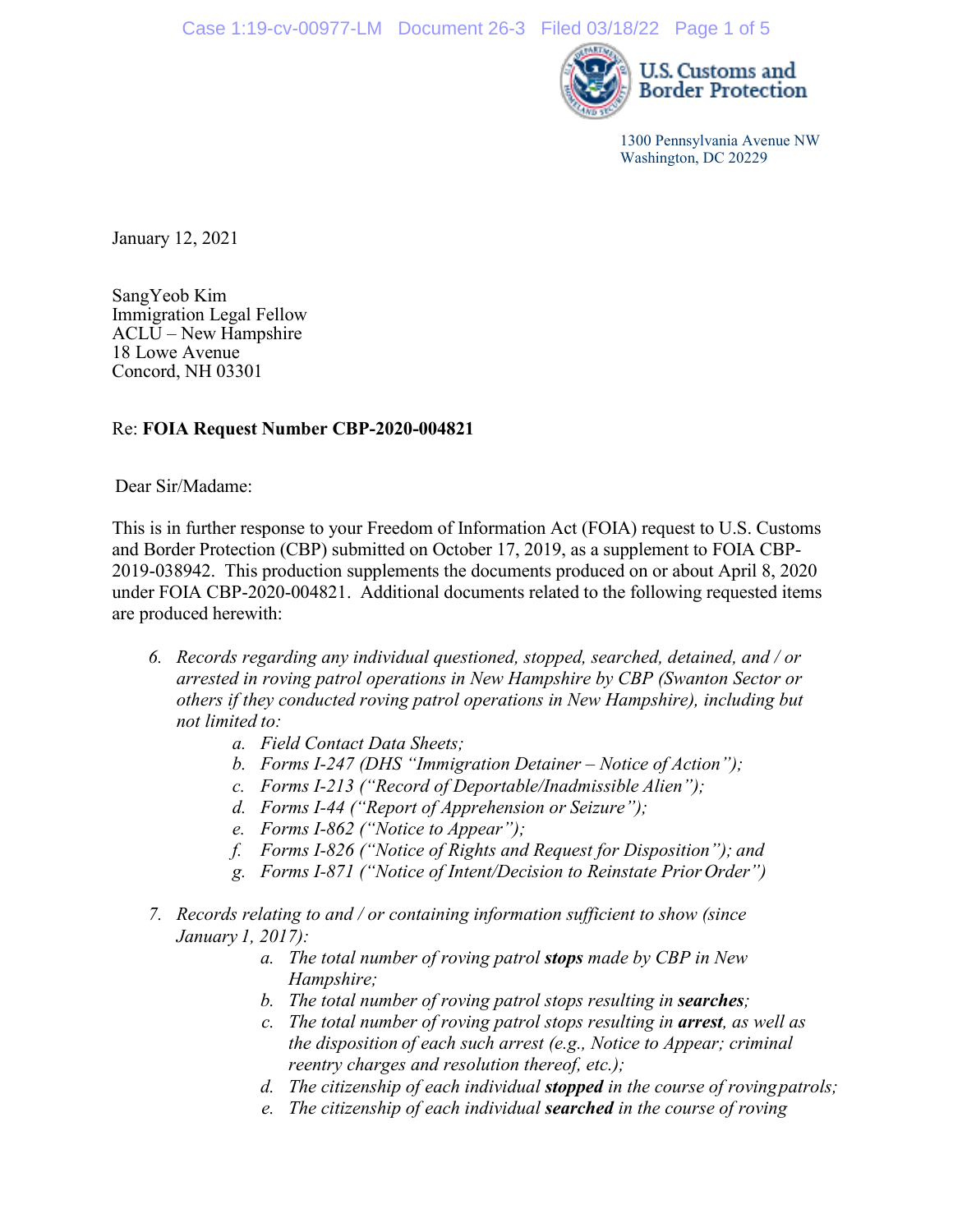*patrols;*

- *f. The citizenship of each individual arrested in the course of roving patrols;*
- *g. The apparent race or ethnicity of each individual stopped in the course ofroving patrols;*
- *h. The apparent race or ethnicity of each individual searched in the course ofroving patrols;*
- *i.* The apparent race or ethnicity of each individual **arrested** in the *course of a roving patrol;*
- *j. The location of each roving patrol stop; 2*
- *k. The location of each roving patrol stop resulting in a search;*
- *l. The location of each roving patrol stop resulting in any arrest;*
- *m. The type of each roving patrol stop (e.g., entry onto private land, pedestrian encounter, or vehicle stop);*
- *n. The type of each roving patrol stop resulting in a <i>search* (e.g., entry *onto private land, pedestrian encounter, or vehicle stop);*
- *o. The type of each roving patrol stop resulting in arrest (e.g., entry onto private land, pedestrian encounter, or vehicle stop);*
- *p. The date of each roving patrol stop;*
- *q. The date of each roving patrol stop resulting in a search;*
- *r. The date of each roving patrol stop resulting in any arrest;*
- *s. The number of agents involved in each roving patrol stop;*
- *t. The number of agents involved in any search in the course of a roving patrol, and whether a search involved one or more canines;*
- *u. The number of agents involved in any arrest in the course of a roving patrol;*
- *v. The basis for all stops resulting in arrest, including stops initiated by any state or local law enforcement agency;*
- *w. The basis for all stops not resulting in arrest, including stops initiated by any state or local law enforcement agency;*
- *x. The CBP agent(s)/officer(s) involved in determining whether reasonable suspicion or probable cause existed to justify each stop, and whether the reviewing agent(s)/officer(s) was or were the same as the agent(s)/officer(s) who initiated the stop under review;*
- *y. The date, time, and location of any roving patrol that was the subject of any complaint, internal or external investigation and the status and/or outcome of any such complaint or investigation.*

CBP has processed a total of 260 pages of additional records that respond to the abovereferenced request(s). Records were located for fourteen (14) subjects that were questioned, stopped, searched, detained and/or arrested in roving patrol operations in New Hampshire. Sixty-five (65) pages of records are withheld in full due to the fact that they belong to agencies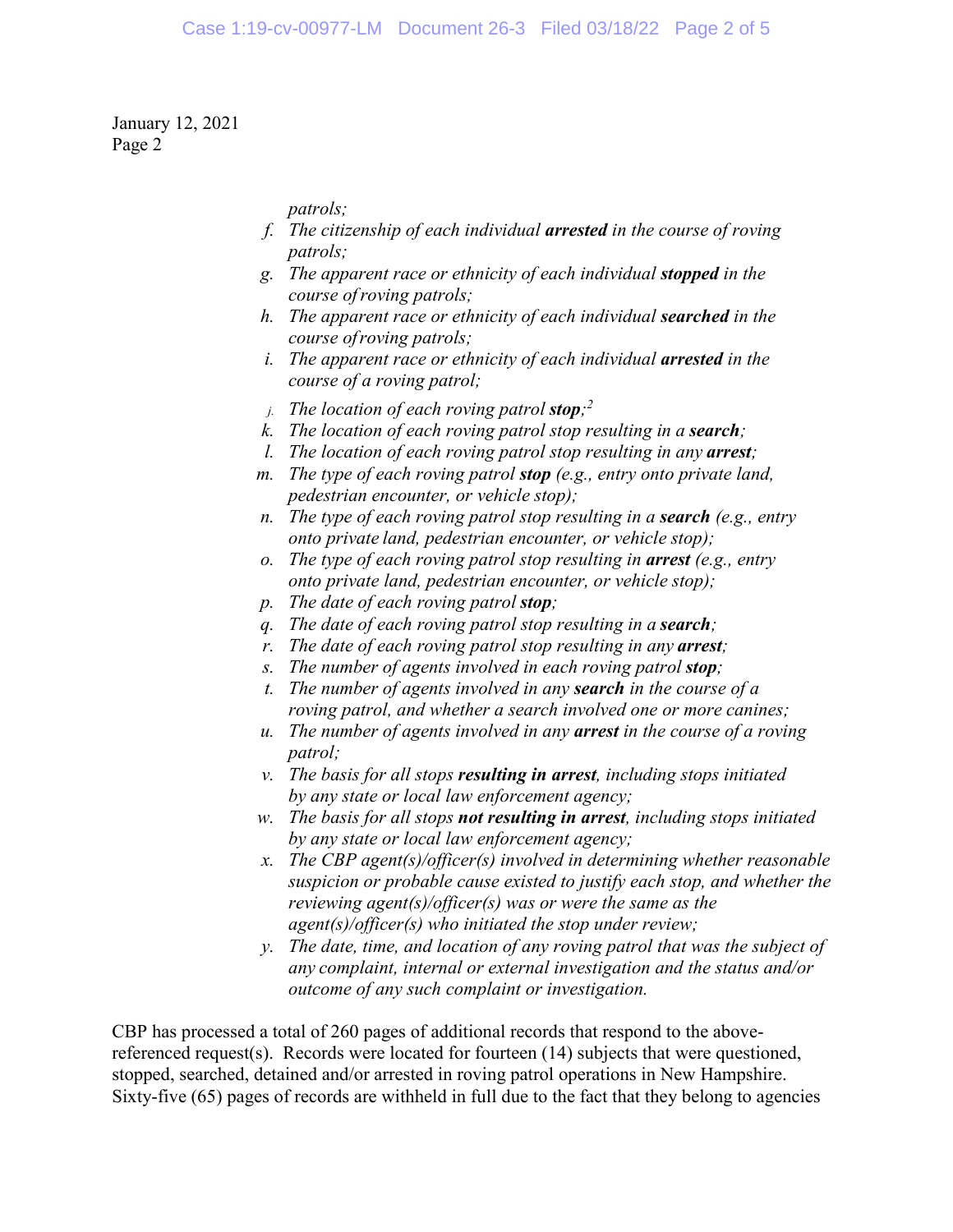outside of U.S. Customs and Border Protection; and 195 pages are released, in part or in full, with redactions pursuant to Title 5 U.S.C. § 552 (b)(6), (b)(7)(C), and (b)(7)(E). The breakdown of records for each of the fourteen subjects is as follows:

CBP processed twenty-two (22) pages of records for subject number four. Five (5) pages are withheld in full due to the fact that they belong to the U.S. Federal Bureau of Investigations (FBI) and/or U.S. Immigration and Customs Enforcement (ICE); and seventeen (17) pages are released, in part or in full, with redactions pursuant to Title 5 U.S.C. § 552 (b)(6), (b)(7)(C), and  $(b)(7)(E)$ .

CBP processed eighteen (18) pages of records for subject number seven. Five (5) pages are withheld in full due to the fact that they belong to the U.S. Federal Bureau of Investigations (FBI) and/or U.S. Immigration and Customs Enforcement (ICE); and thirteen (13) pages are released, in part or in full, with redactions pursuant to Title 5 U.S.C. § 552 (b)(6), (b)(7)(C), and  $(b)(7)(E)$ .

CBP processed twenty (20) pages of records for subject number twenty-five. Five (5) pages are withheld in full due to the fact that they belong to the U.S. Federal Bureau of Investigations (FBI) and/or U.S. Immigration and Customs Enforcement (ICE); and fifteen (15) pages are released, in part or in full, with redactions pursuant to Title 5 U.S.C.  $\S$  552 (b)(6), (b)(7)(C), and  $(b)(7)(E)$ .

CBP processed twenty-two (22) pages of records for subject number twenty-six. Five (5) pages are withheld in full due to the fact that they belong to the U.S. Federal Bureau of Investigations (FBI) and/or U.S. Immigration and Customs Enforcement (ICE); and seventeen (17) pages are released, in part or in full, with redactions pursuant to Title 5 U.S.C.  $\S$  552 (b)(6), (b)(7)(C), and  $(b)(7)(E)$ .

CBP processed twenty (20) pages of records for subject number fifty-two. Five (5) pages are withheld in full due to the fact that they belong to the U.S. Federal Bureau of Investigations (FBI) and/or U.S. Immigration and Customs Enforcement (ICE); and fifteen (15) pages are released, in part or in full, with redactions pursuant to Title 5 U.S.C.  $\frac{2552 \text{ (b)(6)}}{1000 \text{ (b)(7)}}$  and  $(b)(7)(E)$ .

CBP processed fifteen (15) pages of records for subject number fifty-four. Five (5) pages are withheld in full due to the fact that they belong to the U.S. Federal Bureau of Investigations (FBI) and/or U.S. Immigration and Customs Enforcement (ICE); and ten (10) pages are released, in part or in full, with redactions pursuant to Title 5 U.S.C.  $\S$  552 (b)(6), (b)(7)(C), and (b)(7)(E).

CBP processed twenty-one (21) pages of records for subject number fifty-nine. Five (5) pages are withheld in full due to the fact that they belong to the U.S. Federal Bureau of Investigations (FBI) and/or U.S. Immigration and Customs Enforcement (ICE); and sixteen (16) pages are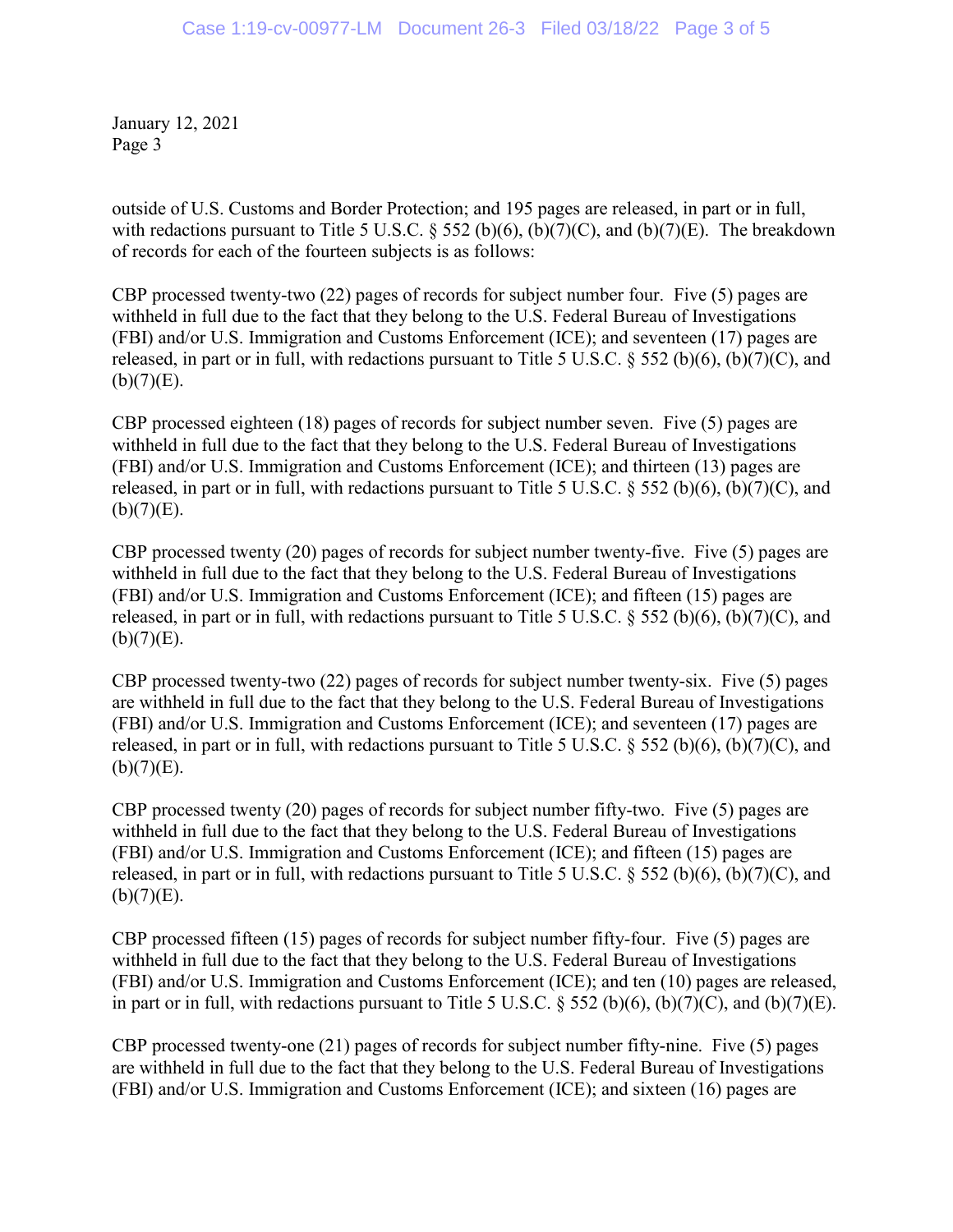released, in part or in full, with redactions pursuant to Title 5 U.S.C.  $\S$  552 (b)(6), (b)(7)(C), and  $(b)(7)(E)$ .

CBP processed twenty-two (22) pages of records for subject number sixty-eight. Five (5) pages are withheld in full due to the fact that they belong to the U.S. Federal Bureau of Investigations (FBI) and/or U.S. Immigration and Customs Enforcement (ICE); and seventeen (17) pages are released, in part or in full, with redactions pursuant to Title 5 U.S.C.  $\S$  552 (b)(6), (b)(7)(C), and  $(b)(7)(E)$ .

CBP processed nine (9) pages of records for subject number seventy-seven. Nine (9) pages are released, in part or in full, with redactions pursuant to Title 5 U.S.C. § 552 (b)(6), (b)(7)(C), and  $(b)(7)(E)$ .

CBP processed thirteen (13) pages of records for subject number eighty-two. Five (5) pages are withheld in full due to the fact that they belong to the U.S. Federal Bureau of Investigations (FBI) and/or U.S. Immigration and Customs Enforcement (ICE); and eight (8) pages are released, in part or in full, with redactions pursuant to Title 5 U.S.C.  $\S$  552 (b)(6), (b)(7)(C), and  $(b)(7)(E)$ .

CBP processed twenty-one (21) pages of records for subject number eighty-four. Five (5) pages are withheld in full due to the fact that they belong to the U.S. Federal Bureau of Investigations (FBI) and/or U.S. Immigration and Customs Enforcement (ICE); and sixteen (16) pages are released, in part or in full, with redactions pursuant to Title 5 U.S.C. § 552 (b)(6), (b)(7)(C), and  $(b)(7)(E)$ .

CBP processed twenty-one (21) pages of records for subject number ninety-one. Five (5) pages are withheld in full due to the fact that they belong to the U.S. Federal Bureau of Investigations (FBI) and/or U.S. Immigration and Customs Enforcement (ICE); and sixteen (16) pages are released, in part or in full, with redactions pursuant to Title 5 U.S.C.  $\S$  552 (b)(6), (b)(7)(C), and  $(b)(7)(E)$ .

CBP processed fourteen (14) pages of records for subject number ninety-eight. Five (5) pages are withheld in full due to the fact that they belong to the U.S. Federal Bureau of Investigations (FBI) and/or U.S. Immigration and Customs Enforcement (ICE); and nine (9) pages are released, in part or in full, with redactions pursuant to Title 5 U.S.C.  $\S$  552 (b)(6), (b)(7)(C), and (b)(7)(E).

CBP processed twenty-two (22) pages of records for subject number one-hundred five. Five (5) pages are withheld in full due to the fact that they belong to the U.S. Federal Bureau of Investigations (FBI) and/or U.S. Immigration and Customs Enforcement (ICE); and seventeen (17) pages are released, with redactions in part or in full, pursuant to Title 5 U.S.C. § 552 (b)(6),  $(b)(7)(C)$ , and  $(b)(7)(E)$ .